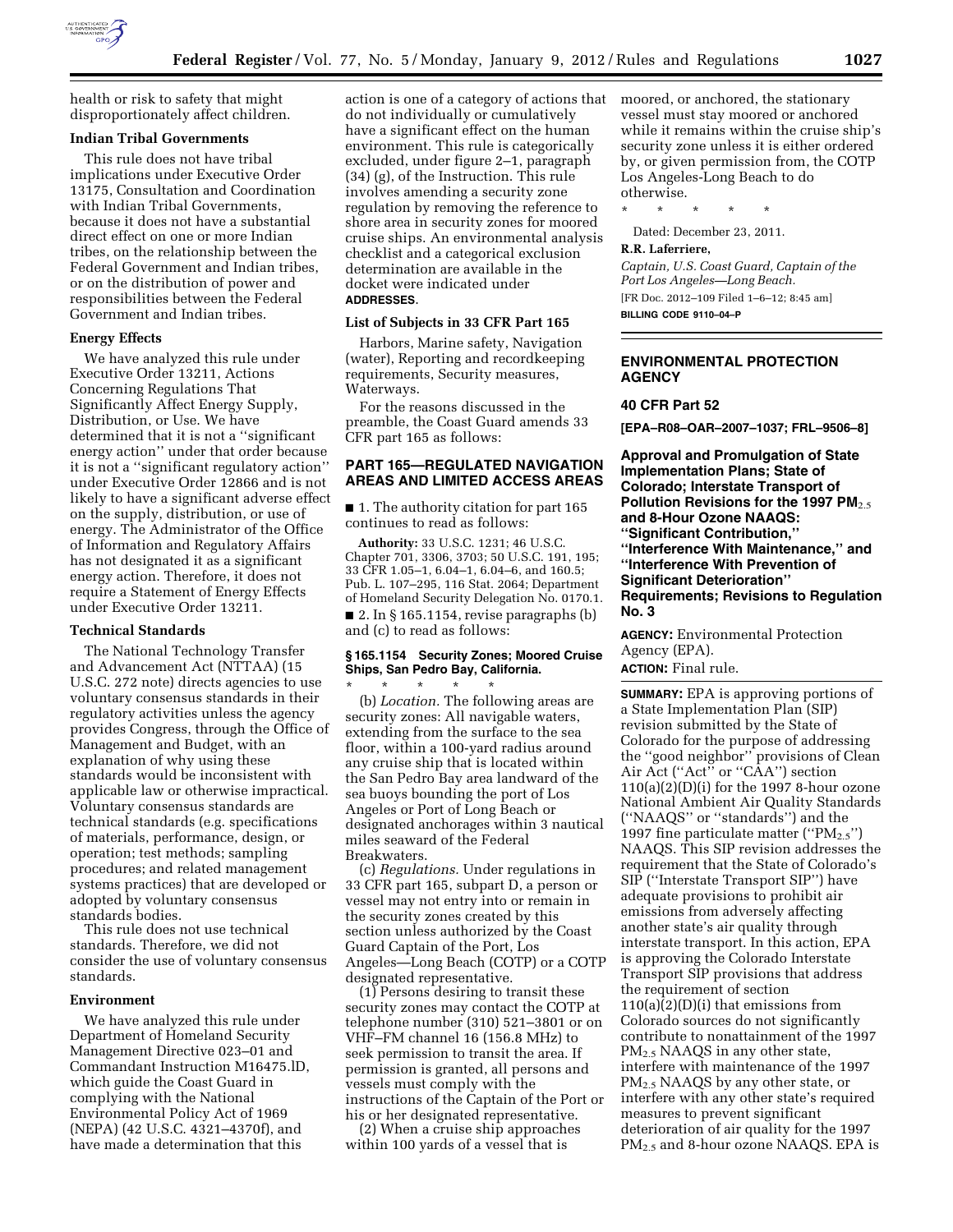also approving certain revisions to Colorado Regulation No. 3 submitted by the State of Colorado in separate prior submissions. This action is being taken under section 110 of the CAA. **DATES:** *Effective Date:* This final rule is effective February 8, 2012. **ADDRESSES:** EPA has established a docket for this action under Docket ID No. EPA–R08–OAR–2007–1037. Documents related to EPA's December 7, 2005 proposed approval of changes to Colorado Regulation No. 3 (70 FR 72744) can be found in a docket under Docket ID No. R08–OAR–2005–CO– 0003. All documents in the dockets are listed on the *[www.regulations.gov](http://www.regulations.gov)* Web site. Although listed in the index, some information is not publicly available, *e.g.,* Confidential Business Information (CBI) or other information whose disclosure is restricted by statute. Certain other material, such as copyrighted material, is not placed on the Internet and will be publicly available only in hard copy form. Publicly available docket materials are available either electronically through *[www.regulations.gov](http://www.regulations.gov)* or in hard copy at the Air Program, Environmental Protection Agency (EPA), Region 8, 1595 Wynkoop Street, Denver, Colorado 80202–1129. EPA requests that if at all possible, you contact the individual listed in the **FOR FURTHER INFORMATION CONTACT** section to view the hard copy of the docket. You may view the hard copy of the docket Monday through Friday, 8 a.m. to 4 p.m., excluding Federal holidays.

### **FOR FURTHER INFORMATION CONTACT:**

Adam Clark, Air Program, U.S. Environmental Protection Agency, Region 8, Mailcode 8P–AR, 1595 Wynkoop, Denver, Colorado 80202– 1129, (303) 312–7104, *[clark.adam@epa.gov](mailto:clark.adam@epa.gov)*.

#### **SUPPLEMENTARY INFORMATION:**

### **Definitions**

For the purpose of this document, we are giving meaning to certain words or initials as follows:

(i) The words or initials *Act* or *CAA*  mean or refer to the Clean Air Act, unless the context indicates otherwise.

(ii) The words *EPA, we, us* or *our*  mean or refer to the United States Environmental Protection Agency.

(iii) The initials *SIP* mean or refer to State Implementation Plan.

(iv) The words *Colorado* and *State*  mean the State of Colorado.

# **Table of Contents**

I . Background

III. Section 110(l)

IV. Final Action V. Statutory and Executive Order Reviews

### **I. Background**

*Colorado Interstate Transport SIP for the 1997 8-hour Ozone and PM2.5 NAAQS* 

On July 18, 1997, EPA promulgated new NAAQS for ozone and for PM<sub>2.5</sub>. Section 110(a)(1) of the CAA requires states to submit SIPs to address a new or revised NAAQS within 3 years after promulgation of such standards, or within such shorter period as EPA may prescribe. Section 110(a)(2) lists the elements that such new SIPs must address, as applicable, including section  $110(a)(2)(D)(i)$ , which pertains to interstate transport of certain emissions. On August 15, 2006, EPA issued its ''Guidance for State Implementation Plan (SIP) Submissions to Meet Current Outstanding Obligations Under Section 110(a)(2)(D)(i) for the 8-Hour Ozone and PM2.5 National Ambient Air Quality Standards'' (''2006 Guidance'').1 The 2006 Guidance recommends ways states may, in their submissions, meet the requirements of section  $110(a)(2)(D)(i)$ for the 1997 8-hour ozone and  $PM_{2.5}$ standards.

As identified in the 2006 Guidance, the ''good neighbor'' provisions in section 110(a)(2)(D)(i) require each state to submit a SIP that prohibits emissions that adversely affect another state in the ways contemplated in the statute. Section 110(a)(2)(D)(i) identifies four distinct requirements related to the impacts of interstate transport. The SIP must prevent sources in the state from emitting pollutants in amounts which will: (1) Contribute significantly to nonattainment of the NAAQS in any other state; (2) interfere with maintenance of the NAAQS by any other state; (3) interfere with required measures to prevent significant deterioration of air quality in any other state; or (4) interfere with efforts to protect visibility in any other state. Requirements (1) and (2) are found under 110(a)(2)(D)(i)(I), and requirements (3) and (4) are found under 110(a)(2)(D)(i)(II).

On June 11, 2008, the State of Colorado submitted to EPA an Interstate Transport SIP addressing all four requirements of CAA section  $110(a)(2)(D)(i)$  for the 1997 8-hour ozone and  $PM_{2.5}$  NAAQS. In response to EPA's concerns regarding the June 11, 2008

submission, the State later submitted two superseding interstate transport SIP revisions: (a) a June 18, 2009 submission addressing requirements (1) and (2) of section  $110(a)(2)(D)(i)$  for the 1997 8hour ozone NAAQS; and (b) a March 31, 2010 submission addressing requirements (3) and (4) for the 1997 8 hour ozone NAAQS and requirements (1) through (4) for the 1997  $PM_{2.5}$ NAAQS. EPA approved Colorado's Interstate Transport SIP with respect to the ''significant contribution to nonattainment'' and the ''interfere with maintenance'' requirements for the 1997 8-hour ozone NAAQS in final rule actions published June 3 and November 22, 2010 (75 FR 31306; 75 FR 71029). EPA approved Colorado's Interstate Transport SIP with respect to the ''interfere with visibility'' requirement for the 1997 8-hour ozone and  $PM_{2.5}$ NAAQS on April 20, 2011 (76 FR 22036).

After those actions, the pending portions of Colorado's Interstate Transport SIP are those that address requirements (1), (2), and (3) for the 1997 PM<sub>2.5</sub> NAAQS and requirement  $(3)$ for the 1997 8-hour ozone NAAQS. On April 19, 2011, EPA published a notice of proposed rulemaking (NPR) for the State of Colorado (76 FR 21835) to act on the pending portions. Specifically, in the NPR EPA proposed approval of the language and demonstration of the March 31, 2010 submission that addresses three requirements of section  $110(a)(2)(D(i))$  with respect to the 1997 PM2.5 NAAQS: (1) Prohibition of significant contribution to nonattainment of the NAAQS in any other state, (2) prohibition of interference with maintenance of the NAAQS by any other state, and (3) prohibition of interference with other states' required measures to prevent significant deterioration of air quality. EPA is also approving the language and demonstration that addresses requirement (3) of section  $110(a)(2)(D)(i)$ —prohibition of interference with other states' required measures to prevent significant deterioration of air quality—with respect to the 1997 8-hour ozone NAAQS.

# *Colorado Regulation No. 3, Part D: New Source Review and Prevention of Significant Deterioration (PSD)*

The 2006 Guidance states that the interference with PSD requirement of section  $110(a)(2)(D)(i)(II)$  may be met by the State's confirmation in a SIP submission that new major sources and major modifications in the State are subject to PSD and (if the State contains a nonattainment area for the relevant

II. Response to Comments

<sup>1</sup>Memorandum from William T. Harnett entitled, ''Guidance for State Implementation Plan (SIP) Submissions to Meet Current Outstanding Obligations Under Section 110(a)(2)(D)(i) for the 8 hour Ozone and PM2.5 National Ambient Air Quality Standards'' (Aug. 15, 2006).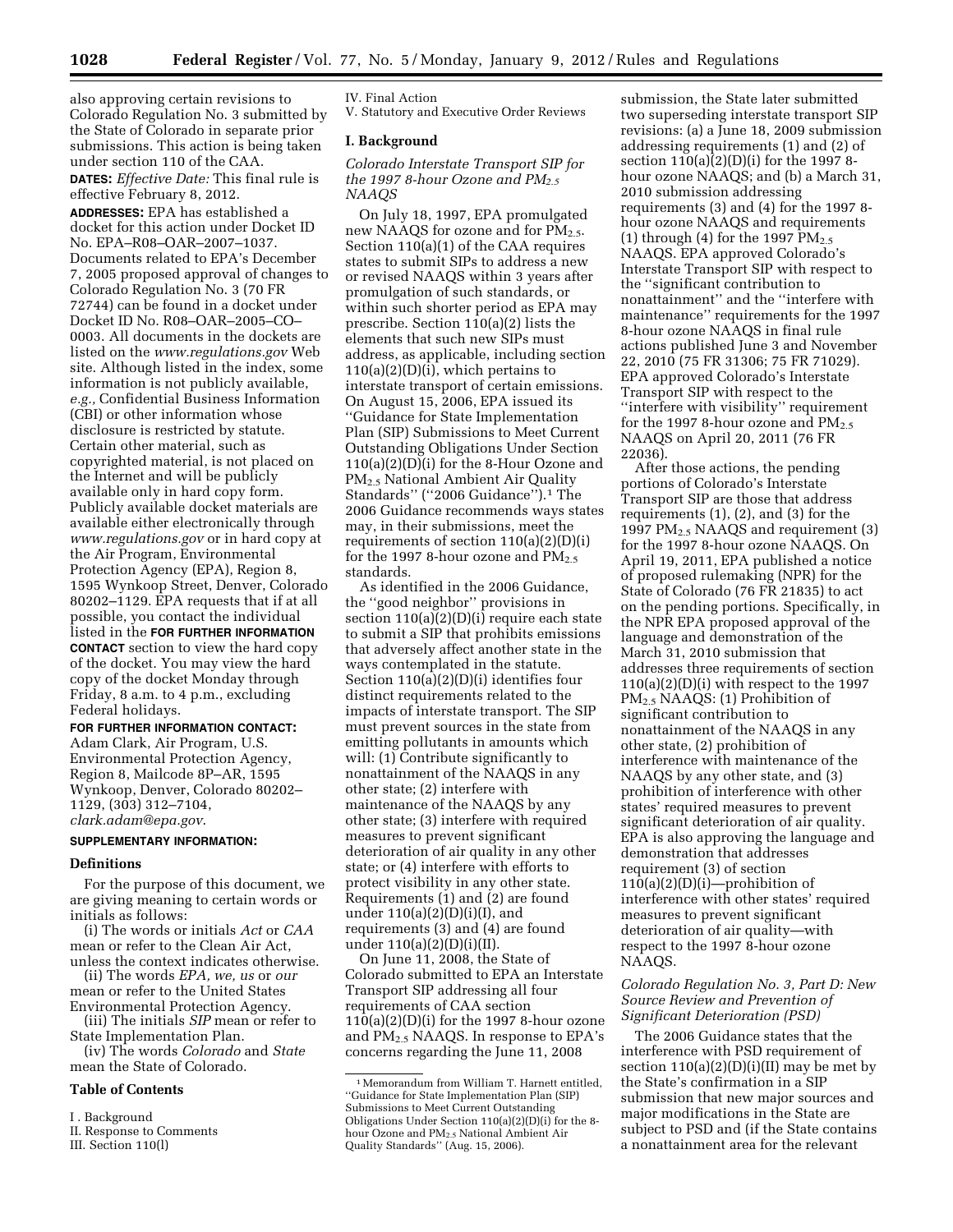pollutant) Nonattainment New Source Review (NNSR) programs that implement the relevant standards according to current requirements.2 Colorado's SIP-approved PSD and NNSR programs are contained in Colorado Regulation No. 3.

The State of Colorado submitted revisions to Colorado Regulation No. 3 on July 11, 2005, and submitted a supplement to those revisions on October 25, 2005, in response to EPA's concerns. The two submissions reorganized Regulation No. 3 by moving much of the previously approved language from other sections of Regulation 3 into the newly created Part D. The submissions then incorporated EPA's December 31, 2002 NSR Reform rule (67 FR 80186) into Part D, applying the reforms to both the State's PSD and NNSR programs. In its submissions, Colorado distinguished the revised language that incorporated NSR Reform from the language for the existing PSD and NSR programs (as reorganized into part D) by italicizing language that was to be added to the existing programs and by underlining language that was to be removed from the existing programs. Colorado's submission indicated that the addition of the italicized language and removal of the underlined language was to become effective only after EPA approved those changes into Colorado's SIP. EPA proposed approval of the October 25, 2005 submission on December 7, 2005 (70 FR 72744).3 EPA's proposed approval received extensive comments, and EPA has not yet finalized it.

On August 1, 2007, the State submitted to EPA revisions to Regulation No. 3. These revisions (among other things) updated the State's PSD and NNSR programs to meet the requirements of EPA's Phase 2 implementation rule for the 1997 8-hour ozone NAAQS (''Phase 2 Rule'') (70 FR 71612, Nov. 29, 2005). In the April 19, 2011 NPR (76 FR 21835) for today's action, EPA proposed approval of portions of the August 1, 2007 submission, specifically the portions that implement the Phase 2 rule by treating nitrogen oxides as an ozone precursor. Because these portions are in part D of Regulation No. 3, which was created by the July 11, 2005 and the October 25, 2005 submissions, the August 1, 2007 revisions depend on those earlier submissions. Specifically, the August 1, 2007 revisions depend on

the following parts: The reorganization of the existing PSD and NNSR programs into part D of Regulation No. 3, the introduction of the term ''regulated NSR pollutant,'' and the associated replacement in existing portions of the PSD and NNSR program of the regulatory phrase ''air pollutant subject to regulation under the Act'' with the term ''regulated NSR pollutant.'' As explained in greater detail in section IV below, in this action we also finalize the December 7, 2005 proposed approval of these portions of the July 11, 2005 and October 25, 2005 submissions.

Finally, the NPR included language explaining that EPA would approve the State's 110(a)(2)(D)(i) submission for the PSD requirement in its entirety for both NAAQS if the State submitted a letter clarifying that its Interstate Transport SIP submission should be read to rely only on the portion of Colorado's PSD program that remains approved after the PSD SIP Narrowing Rule (75 FR 82536, Dec. 30, 2010) took effect. The State submitted to EPA a letter making this clarification on May 10, 2011.4

### **II. Response to Comments**

EPA received no comments on its April 19, 2011 proposed approval of portions of Colorado's Interstate Transport SIP and of portions of Colorado's August 1, 2007 submission addressing requirements of the Phase 2 Rule. EPA did receive comments on the December 7, 2005 proposal to approve Colorado's July 11, 2005 and October 25, 2005 submissions. EPA does not consider any of these comments applicable to the portions of the December 7, 2005 proposal we are finalizing with today's action. However, to the extent that some comments could be understood to apply to the portions we are approving with this action, EPA addresses these particular comments below. These comments fell into three categories: (1) Comments that argued that approval would violate the requirements of section 110(l) of the Act; (2) comments that argued that approval would violate the requirements of section 193 of the Act; and (3) comments that generally (without a specific legal basis) opposed approval.

First, with regards to section 110(l), the only substantive change to Colorado's PSD and NNSR programs in the submissions that EPA approves today is the addition of the defined term ''regulated NSR pollutant'' and the use of that term in place of the previous regulatory phrase, ''air pollutant subject

to regulation under the Federal Act.'' As noted in the preamble to the NSR Reform rules, (67 FR at 80239–40), the effect of introducing the term ''regulated NSR pollutant'' was to exclude from the PSD program hazardous air pollutants (HAPS) listed under section 112 of the Act, except for HAPS that are a constituent or precursor of a more general pollutant regulated under section 108 of the Act. EPA explained that this change clarified which pollutants are covered under the PSD program and responded to the addition of section 112(b)(6) in the 1990 Clean Air Act Amendments.

Section 110(l) provides in relevant part: ''The Administrator shall not approve a revision of a plan if the revision would interfere with any applicable requirement concerning attainment and reasonable further progress \* \* \*, or any other applicable requirement of [the Act].'' The exclusion of HAPS from the PSD program to the extent described above does not affect any applicable requirement concerning attainment and reasonable further progress, as those requirements are specific to criteria pollutants and their precursors. Furthermore, the exclusion does not interfere with any other applicable requirement; in fact, it implements the requirement of section 112(b)(6) of the Act. Finally, this revision does not relax any applicable requirements, and is merely a clarification of the applicability of the PSD program. Therefore, approval of the specified portions of the October 25, 2005 submission does not violate section 110(l).

Similarly, approval of these portions does not violate section 193 of the Act. Section 193 prohibits modification after November 15, 1990 of any ''control requirement in effect, or required to be adopted by an order, settlement agreement or plan in effect before November 15, 1990, in any area which is a nonattainment area for any air pollutant \* \* \* unless the modification insures equivalent or greater emission reductions of such air pollutant.'' As the introduction of the term ''regulated NSR pollutant'' leaves unchanged control requirements for criteria pollutants, the portions of the July 11, 2005 and October 25, 2005 submissions approved in this action do not violate the prohibition of section 193. Finally, in response to comments that generally (without a specific legal basis) opposed EPA's proposed approval of the July 11, 2005 and October 25, 2005 submissions, EPA notes that section  $110(k)(3)$ requires us to approve SIP submissions that meet all of the applicable requirements of the Act. Although we

<sup>2</sup> 2006 Guidance at 6.

<sup>3</sup>The December 7, 2005 proposed approval and all supporting documentation, including both the July 11, 2005 and October 25, 2005 submissions can be found in docket R08–OAR–2005–CO–0003–FRL– 8005–6.

<sup>4</sup>This letter is available for view in the docket for this action.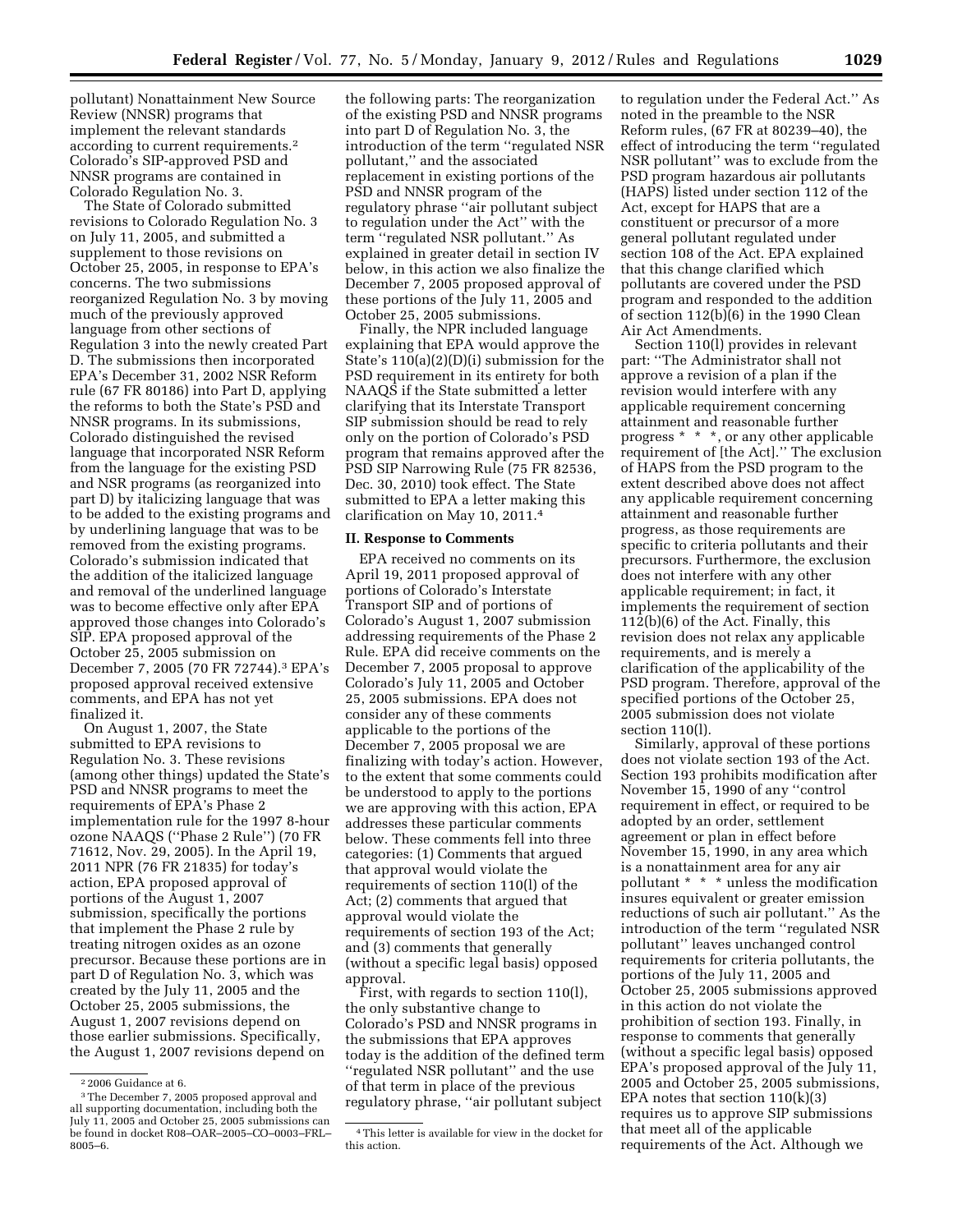acknowledge the opposition to our approval of the 2005 submissions, the comments do not provide a basis for us to act otherwise.

### **III. Section 110(l)**

Section 110(l) of the CAA prohibits EPA from approving a SIP revision if the revision would interfere with any applicable requirement concerning attainment and reasonable further progress towards attainment of the NAAQS or any other applicable requirements of the Act. As explained in section II above, EPA's approval of specific portions of the July 11, 2005 and October 25, 2005 submissions revising Regulation No. 3 does not violate section 110(l). EPA's approval of the Interstate Transport SIP also does not violate section  $110(l)$ , as the Interstate Transport SIP does not revise or remove any existing emissions limitation for any NAAQS, or any other existing substantive SIP provision relevant to the 1997 8-hour ozone or  $PM<sub>2.5</sub> NAAOS. Finally, the portions of$ the August 1, 2007 submission acted on here, in treating  $NO<sub>x</sub>$  as a precursor to ozone, make the Colorado SIP more stringent; EPA's approval of these portions therefore does not violate section 110(l).

# **IV. Final Action**

EPA is approving portions of the Colorado Interstate Transport SIP revisions submitted by the State on March 31, 2010. Specifically, in this action EPA is approving the language and demonstration of the March 31, 2010 submission that addresses three requirements of section 110(a)(2)(D)(i)

with respect to the 1997  $PM_{2.5}$  NAAQS: (1) Prohibition of significant contribution to nonattainment of the NAAQS in any other state, (2) prohibition of interference with maintenance of the NAAQS by any other state, and (3) prohibition of interference with other states' required measures to prevent significant deterioration of air quality. EPA is also approving the language and demonstration that addresses requirement (3) of section  $110(a)(2)(D)(i)$ —prohibition of interference with other states' required measures to prevent significant deterioration of air quality—with respect to the 1997 8-hour ozone NAAQS. The reasons for this action are detailed in our notice proposing approval of the portions of the March 31, 2010 submission for these requirements (76 FR 21835). In brief, our analysis of the weight of evidence indicated that emissions from Colorado do not have the impacts prohibited by the requirements (1) and (2) with respect to the 1997  $PM_{2.5}$  NAAQS. In addition, we noted that a clarification by Colorado of its interpretation of EPA's interim guidance on use of  $PM_{10}$ as a surrogate for  $PM_{2,5}$  allowed us to propose approval of Colorado's Interstate Transport SIP with regards to requirement (3) for the 1997  $PM_{2.5}$ NAAQS. Finally, we explained that concurrent approval of the portions of the August 1, 2007 submittal (finalized below) implementing the Phase 2 Rule would allow us to approve the Interstate Transport SIP with regards to requirement (3) for the 1997 ozone NAAQS.

EPA is also approving certain revisions to Colorado's PSD and NNSR programs in this action. These revisions were submitted by the State on July 11, 2005 and October 25, 2005, and proposed for approval by EPA on December 7, 2005 (70 FR 72744); in part, the revisions reorganize the previously approved PSD and NNSR programs in Regulation 3 into Part D. With the exception of the provisions submitted in 2007 that implement the requirements of the Phase 2 Rule (listed in Table 2.) and that supersede the 2005 submittals, we are approving the following provisions from the 2005 submittals. We are generally approving the text in Part D that is plain or (except as described below) underlined; this language reflects the reorganization of the PSD and NNSR programs into Part D. EPA is also approving portions of Regulation 3 Part D that were added or revised by the State in response to EPA's December 31, 2002 NSR Reform rule and that were included in the July 11, 2005 and October 25, 2005 submissions. These particular portions were also proposed for approval in the December 7, 2005 NPR (70 FR 72744). Specifically, these portions are: (1) The addition of the term ''regulated NSR pollutant'' in italicized text (including when used in the phrase ''With respect to any regulated NSR pollutant emitted by any major stationary source''); and (2) the addition of italicized text and removal of underlined text that reflects the replacement of the term ''air pollutant subject to regulation under the Federal Act'' (or an equivalent phrase) with "regulated NSR pollutant."

TABLE 1

| Provision location in<br>Colorado's<br>current SIP Reg 3<br>$(NA = not in current Color -$<br>rado SIP) | Provision loca-<br>tion in<br>Colorado's 4/16/<br>2004 Reg 3 revi-<br>sion | Provision description                              | EPA is incor-<br>porating all or<br>part of revision<br>or addition into<br>the SIP <sup>5</sup> | Equivalent provision in<br>40 CFR 51 165 and 40<br>CFR 51.166 | Comment<br>(if applicable, see footnote)                                                                                                                                                            |
|---------------------------------------------------------------------------------------------------------|----------------------------------------------------------------------------|----------------------------------------------------|--------------------------------------------------------------------------------------------------|---------------------------------------------------------------|-----------------------------------------------------------------------------------------------------------------------------------------------------------------------------------------------------|
| A-I.B.1.                                                                                                | D-II.A.1.                                                                  | Actual emissions definition                        | Yes                                                                                              | $51.165(a)(1)(xii)$                                           | Note the reference in this defini-<br>tion to "I.B.1.a" should be to<br>"II.A.1.a." and Colorado will<br>correct this reference in a fu-<br>ture revision of Regulation No.<br>3<br>See footnote 5. |
| A-I.B.7.    D-II.A.3.                                                                                   |                                                                            | Air Quality Related Value defini-<br>tion.         | Yes                                                                                              |                                                               | EPA is approving this definition.<br>See footnote 2.                                                                                                                                                |
|                                                                                                         |                                                                            | Allowable Emissions definition    No               |                                                                                                  | $51.166(b)(16)$<br>51.165(a)(1)(xi)                           | See footnote 1.                                                                                                                                                                                     |
|                                                                                                         |                                                                            | Baseline Area definition                           | Yes                                                                                              | $51.166(b)(15)$                                               | EPA is approving this definition.<br>See footnote 2.                                                                                                                                                |
|                                                                                                         | D-II.A.6.                                                                  | <b>Baseline Concentration definition</b>           | Yes                                                                                              | $51.166(b)(13)$                                               | EPA is approving this definition.<br>See footnote 2.                                                                                                                                                |
| A-I.B.12.                                                                                               | D-II.A.8.                                                                  | Best Available Control Tech-<br>nology definition. | Yes                                                                                              | $51.166(b)(12)$<br>51.165(a)(1)(xl)                           | EPA is approving this definition.<br>See footnote 4.                                                                                                                                                |
| A-I.B.15.    D-II.A.12.                                                                                 |                                                                            | Complete definition (for PSD/NSR  <br>purposes).   | Yes                                                                                              | $51.166(b)(22)$                                               | EPA is approving this definition.<br>The reference in II.A.12.a.(vii) of<br>this definition to "III.G.4. of Part<br>B" is not in the current codified<br>SIP.<br>See footnote 2.                    |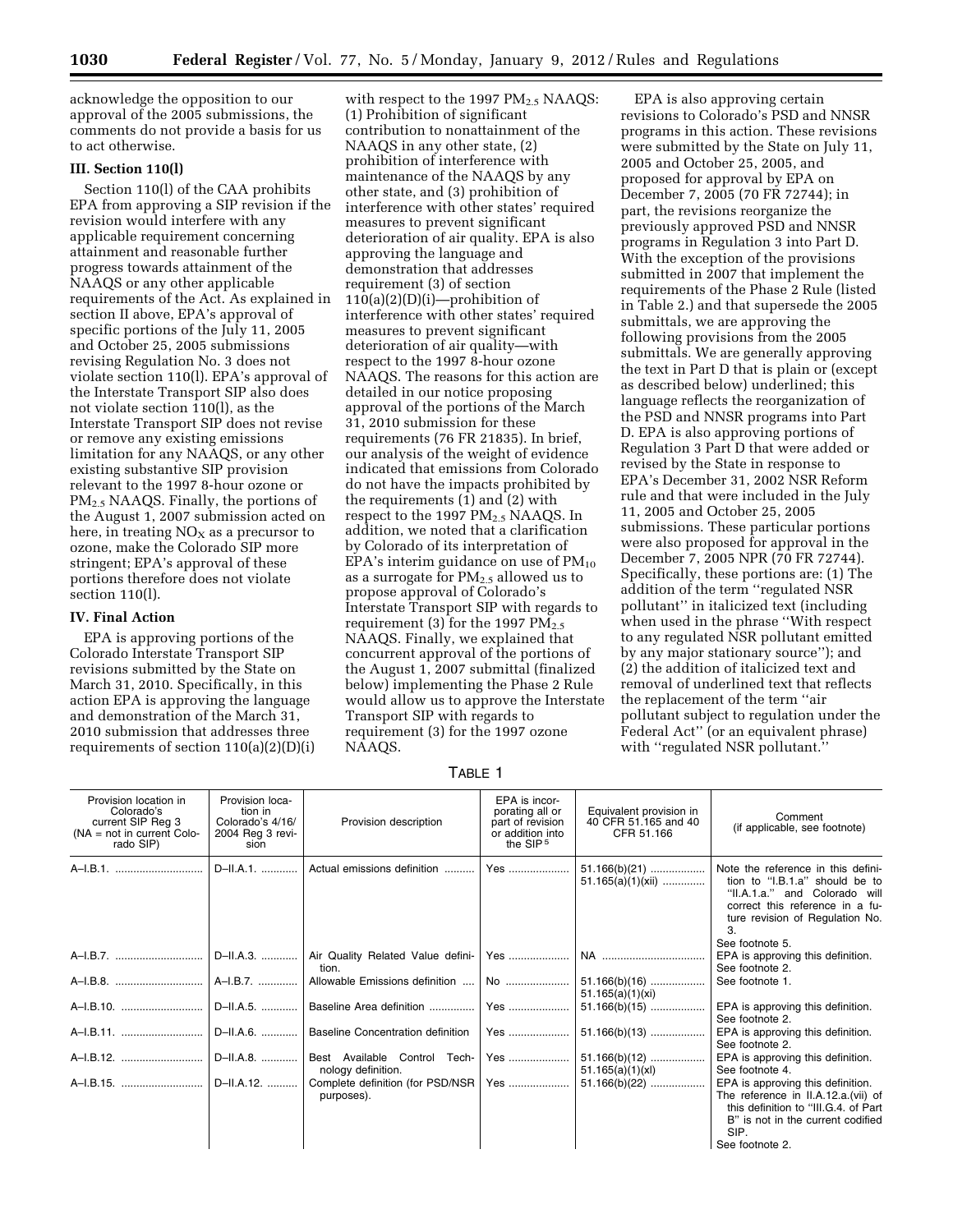| Provision location in<br>Colorado's<br>current SIP Reg 3<br>(NA = not in current Colo-<br>rado SIP) | Provision loca-<br>tion in<br>Colorado's 4/16/<br>2004 Reg 3 revi-<br>sion                        | Provision description                                                                                                                                                                        | EPA is incor-<br>porating all or<br>part of revision<br>or addition into<br>the SIP <sup>5</sup> | Equivalent provision in<br>40 CFR 51.165 and 40<br>CFR 51.166 | Comment<br>(if applicable, see footnote)                                                                                                                                                                                                                                                                                                                                                                                                                                                                                                                            |
|-----------------------------------------------------------------------------------------------------|---------------------------------------------------------------------------------------------------|----------------------------------------------------------------------------------------------------------------------------------------------------------------------------------------------|--------------------------------------------------------------------------------------------------|---------------------------------------------------------------|---------------------------------------------------------------------------------------------------------------------------------------------------------------------------------------------------------------------------------------------------------------------------------------------------------------------------------------------------------------------------------------------------------------------------------------------------------------------------------------------------------------------------------------------------------------------|
| A-I.B.21.                                                                                           | D-II.A.16.                                                                                        | Federal Land Manager definition                                                                                                                                                              | Yes                                                                                              | $51.166(b)(24)$<br>51.165(a)(1)(xiii)                         | EPA is approving this definition.<br>See footnote 2.                                                                                                                                                                                                                                                                                                                                                                                                                                                                                                                |
| A-I.B.31.                                                                                           | D-II.A.19.                                                                                        | Innovative Control Technology<br>definition.                                                                                                                                                 | Yes                                                                                              | $51.166(b)(19)$                                               | EPA is approving this definition.<br>See footnote 2.                                                                                                                                                                                                                                                                                                                                                                                                                                                                                                                |
| A-I.B.32.                                                                                           | D-II.A.21.                                                                                        | Lowest Achievable Emission Rate<br>definition.                                                                                                                                               | Yes                                                                                              | $51.166(b)(52)$<br>51.165(a)(1)(xiii)                         | EPA is approving the renum-<br>bering of this definition.<br>See footnote 3.                                                                                                                                                                                                                                                                                                                                                                                                                                                                                        |
| A-I.B.33.                                                                                           | D-II.A.24.                                                                                        | Major Source Baseline Date defi-<br>nition.                                                                                                                                                  | Yes                                                                                              | $51.166(b)(14)(i)$                                            | EPA is approving this definition.<br>See footnote 2.                                                                                                                                                                                                                                                                                                                                                                                                                                                                                                                |
|                                                                                                     | D-II.A.26.                                                                                        | Minor Source Baseline Date defi-<br>nition.                                                                                                                                                  | Yes                                                                                              | 51.166(b)(14)(ii)                                             | EPA is approving this definition.<br>See footnote 2.                                                                                                                                                                                                                                                                                                                                                                                                                                                                                                                |
| A-I.B.35.b.                                                                                         | D-II.A.23. (ex-<br>cept II.A.23.a,<br>d(iii), (viii), (x),<br>$(xi)$ , and $(e)$ —<br>see below). | Major Modification definition                                                                                                                                                                | Yes, except as<br>noted below.                                                                   | $51.166(b)(2)$<br>51.165(a)(1)(v)                             | EPA is approving the renum-<br>bering of all of II.23 (except<br>sections D-II.A.23.d.(viii), (x),<br>and (xi)), and, in II.A.23, prior<br>to subsection II.A.23.a, the re-<br>placement of the term "air pol-<br>lutant subject to regulation<br>under the Federal Act or the<br>State Act" with the term "regu-<br>lated NSR pollutant."<br>Note that the provision in<br>II.A.23.e that references "sec-<br>tion II.A.2" should reference<br>"II.A.31" and Colorado will cor-<br>rect this reference in a future<br>revision of Regulation 3.<br>See Footnote 5. |
|                                                                                                     | D-II.A.23.d.(iii)                                                                                 | Use of an alternative fuel at a<br>steam generating unit.<br>(part of Major Modification defini-<br>tion).                                                                                   | No                                                                                               | $51.166(b)(2)(iii)(d)$<br>51.165(a)(1)(v)(C)(4)(iv)           | EPA is not taking action on this<br>section at this time.<br>See footnote 1.                                                                                                                                                                                                                                                                                                                                                                                                                                                                                        |
|                                                                                                     | D-II.A.23.d(viii)                                                                                 | Addition replacement or use of a<br>PCP * * *.<br>(part of Major Modification defini-<br>tion).                                                                                              | No                                                                                               | 51.166(b)(2)(iii)(h)<br>51.165(a)(1)(v)(C)(8)                 | EPA is not taking action on this<br>section at this time.<br>See footnote 1.                                                                                                                                                                                                                                                                                                                                                                                                                                                                                        |
|                                                                                                     | $D$ -II.A.23.d(x)                                                                                 | The installation or operation of a<br>permanent clean coal tech-<br>nology demonstration project<br>that<br>constitutes<br>repowering* * *.<br>(part of Major Modification defini-<br>tion). | No, as noted                                                                                     | $51.166(b)(2)(j)$                                             | EPA is not taking action on this<br>section at this time.<br>See footnotes 1 and 7.                                                                                                                                                                                                                                                                                                                                                                                                                                                                                 |
|                                                                                                     | D-II.A.23.d(xi)                                                                                   | The reactivation of a very clean<br>coal fired electric utility steam<br>generating unit.<br>(part of Major Modification defini-<br>tion).                                                   | No, as noted                                                                                     | $51.166(b)(2)(k)$                                             | EPA is not taking action on this<br>section at this time.<br>See footnotes 1 and 7.                                                                                                                                                                                                                                                                                                                                                                                                                                                                                 |
| N/A                                                                                                 | D-II.A.23.e                                                                                       | This definition shall not apply<br>* * * for a PAL.<br>(part of Major Modification defini-<br>tion).                                                                                         | No.                                                                                              | $51.166(b)(2)(iv)$<br>51.165(a)(1)(v)(D)                      | EPA is not taking action on this<br>section at this time.<br>Note that the reference in this<br>definition should be to II.A.31<br>not II.A.2., and Colorado will<br>correct this reference in a fu-<br>ture revision of Regulation 3.<br>See footnote 1.                                                                                                                                                                                                                                                                                                           |
| A-I.B.36.                                                                                           | D-II.A.27. (ex-<br>cept<br>II.A.27.c.(iv)<br>and<br>II.A.27.g.(v)).                               | Net Emissions Increase definition                                                                                                                                                            | Yes, except as<br>noted below.                                                                   | $51.166(b)(3)$<br>51.165(a)(1)(vi)                            | Colorado has added additional<br>language at II.A.27.c.(iii), and<br>II.A.27.g.(i)<br>EPA is approving the renum-<br>bering of this provision and the<br>addition of the phrase "With re-<br>spect to any regulated NSR<br>pollutant emitted by a major<br>stationary source," in II.A.27.a.<br>Note that provision II.A.27.a.(i)<br>references "I.A.4." However,<br>there is no I.A.4.and this ref-<br>erence will be deleted by Colo-<br>rado.<br>See footnote 5.                                                                                                 |
|                                                                                                     | D-II.A.27.c.(iv)                                                                                  | Net emissions increase at a clean<br>unit.<br>(part of Net Emissions Increase<br>definition).                                                                                                | No                                                                                               | $51.166(b)(3)(iii)(c)$<br>51.165(a)(1)(vi)(C)(3)              | EPA is not taking action on this<br>part of the definition at this<br>time.                                                                                                                                                                                                                                                                                                                                                                                                                                                                                         |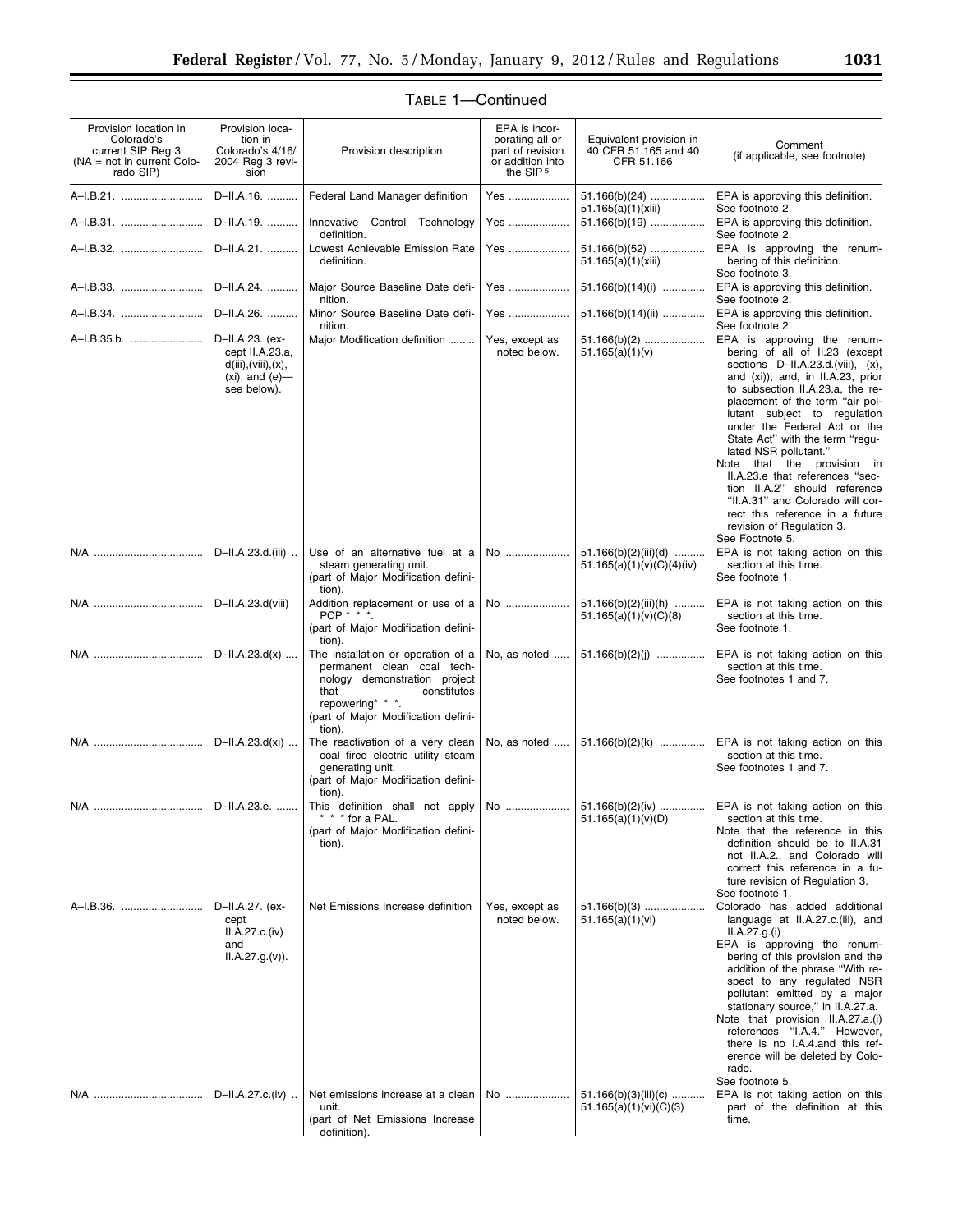| Provision location in<br>Colorado's<br>current SIP Reg 3<br>$NA = not in current Colo-$<br>rado SIP) | Provision loca-<br>tion in<br>Colorado's 4/16/<br>2004 Reg 3 revi-<br>sion | Provision description                                                                                                                                                         | EPA is incor-<br>porating all or<br>part of revision<br>or addition into<br>the SIP <sup>5</sup> | Equivalent provision in<br>40 CFR 51.165 and 40<br>CFR 51.166 | Comment<br>(if applicable, see footnote)                                                                                                                                                                                                                                                                 |
|------------------------------------------------------------------------------------------------------|----------------------------------------------------------------------------|-------------------------------------------------------------------------------------------------------------------------------------------------------------------------------|--------------------------------------------------------------------------------------------------|---------------------------------------------------------------|----------------------------------------------------------------------------------------------------------------------------------------------------------------------------------------------------------------------------------------------------------------------------------------------------------|
|                                                                                                      | D-II.A.27.g.(v)                                                            | Net emissions increase at a clean<br>pollution<br>unit and<br>control<br>project.<br>(part of Net Emissions Increase<br>definition).                                          | No                                                                                               | 51.166(b)(3)(vi)(d)<br>51.165(a)(1)(vi)(E)(5)                 | EPA is not taking action on this<br>part of the definition at this<br>time.                                                                                                                                                                                                                              |
|                                                                                                      | A-I.B.35.                                                                  | Potential to Emit definition                                                                                                                                                  | No                                                                                               | $51.166(b)(4)$<br>$51.165(a)(1)(iii)$                         | EPA is not taking action on this<br>definition.<br>See footnote 1.                                                                                                                                                                                                                                       |
| A-I.B.55.                                                                                            | D-II.A.43.                                                                 | Secondary Emissions definition                                                                                                                                                | Yes                                                                                              | $51.166(k)(18)$<br>51.165(a)(1)(viii)                         | EPA is approving the renum-<br>bering of this definition.<br>See footnote 3.                                                                                                                                                                                                                             |
| A-I.B.57.                                                                                            | D-II.A.44. (ex-<br>cept II.A.44.a).                                        | Significant definition                                                                                                                                                        | Yes                                                                                              | $51.166.(b)(23)$<br>51.165(a)(1)(x)                           | EPA is approving this definition.<br>See footnote 2.                                                                                                                                                                                                                                                     |
| A-I.B.58. Major Stationary<br>Source.                                                                | D-II.A.25.                                                                 | Major Stationary Source definition<br>(introductory).                                                                                                                         | Yes, except as<br>noted below.                                                                   | $51.166(b)(1)(i)$<br>51.165(a)(1)(iv)                         | EPA is approving this definition<br>except for section D-II.A.25.b.<br>See footnote 2.                                                                                                                                                                                                                   |
|                                                                                                      | D-II.A.25.b.                                                               | For the purpose of determining<br>whether a source in a non-<br>attainment area is subject * * *.<br>(part of Major Stationary Source<br>definition).                         | No, as noted                                                                                     | $51.165(a)(1)(iv)(A)(1)$                                      | EPA is not taking action, at this<br>time, on this part of the defini-<br>tion.<br>Provision A-I.B.58.a. in the cur-<br>rent codified SIP remains in ef-<br>fect as part of the definition of<br>Major Stationary Source.<br>See footnote 1.                                                             |
| A-I.B.58.b.                                                                                          | D-II.A.25.a.                                                               | For the purpose of determining<br>whether a source in an attain-<br>ment or unclassifiable area.<br>(part of Major Stationary Source<br>definition).                          | Yes                                                                                              | $51.166(b)(1)(i)(a)$                                          | EPA is approving this definition.<br>See footnote 2.                                                                                                                                                                                                                                                     |
| A-I.B.58.c.                                                                                          | D-II.A.25.c.                                                               | Major stationary source includes<br>any physical change that would<br>occur at a stationary source.<br>(part of Major Stationary Source<br>definition).                       | Yes                                                                                              | $51.166(b)(1)(i)(c)$<br>51.165(a)(1)(iv)(A)(2)                | EPA is approving this definition.<br>See footnote 2.                                                                                                                                                                                                                                                     |
|                                                                                                      | D-II.A.25.d.                                                               | A major stationary source that is<br>major for volatile organic com-<br>pounds shall be considered<br>major * * * $\cdot$<br>(part of Major Stationary Source<br>definition). | No                                                                                               | $51.166(b)(1)(ii)$<br>51.165(a)(1)(iv)(B)                     | EPA is not approving this defini-<br>tion.<br>See footnote 1.                                                                                                                                                                                                                                            |
| A-I.B.58.f.    D-II.A.25.e.                                                                          |                                                                            | The fugitive emissions of a sta-<br>tionary source shall not be in-<br>cluded.<br>(part of Major Stationary Source<br>definition).                                            | Yes                                                                                              | 51.166(b)(1)(iii)<br>51.165(a)(1)(iv)(C)                      | EPA is approving this definition.<br>See footnote 2.                                                                                                                                                                                                                                                     |
| A-I.B.58.e.                                                                                          | D-II.A.25.f.                                                               | Emissions caused by indirect air<br>pollution sources.<br>(part of Major Stationary Source<br>definition).                                                                    | Yes                                                                                              | NA                                                            | EPA is approving this definition.<br>The reference in this definition to<br>"I.B.22. of Part A" is at is at A-<br>I.B.58. in the current codified<br>SIP.<br>See footnote 2.                                                                                                                             |
| A-I.B.58.g.                                                                                          | D-II.A.25.g.                                                               | A major stationary source in the<br>Denver Metro PM10 * * *.<br>(part of Major Stationary Source<br>definition).                                                              | No                                                                                               | NA                                                            | EPA is not acting on this defini-<br>tion in this action. This defini-<br>tion was not included in Colo-<br>rado's October 25, 2005 sub-<br>mission of Regulation No. 3,<br>and was therefore proposed for<br>approval erroneously in EPA's<br>December 7, 2005 proposed<br>approval.<br>See footnote 1. |
|                                                                                                      | D-III.                                                                     | Permit Review Procedures                                                                                                                                                      | Yes                                                                                              |                                                               | EPA is approving this section.                                                                                                                                                                                                                                                                           |
|                                                                                                      | D-III.A.                                                                   | Major Stationary Sources must                                                                                                                                                 | Yes                                                                                              | NA                                                            | See footnote 6.<br>EPA is approving this section.                                                                                                                                                                                                                                                        |
| B-IV.B.5.                                                                                            | D-III.B.                                                                   | apply for CP or OP.<br>Process PSD applications w/in 12                                                                                                                       | Yes                                                                                              | NA                                                            | See footnote 6.<br>EPA is approving this section.                                                                                                                                                                                                                                                        |
|                                                                                                      | D-IV.                                                                      | months.<br>Public Comment Requirements                                                                                                                                        | Yes                                                                                              |                                                               | See footnote 2.<br>EPA is approving this section.                                                                                                                                                                                                                                                        |
|                                                                                                      | D-IV.A.                                                                    | Public Notice                                                                                                                                                                 | Yes                                                                                              |                                                               | See footnote 6.<br>Copied from Part B, IV.C.4. of                                                                                                                                                                                                                                                        |
|                                                                                                      |                                                                            |                                                                                                                                                                               |                                                                                                  |                                                               | current codified SIP.<br>EPA is approving this section.<br>The reference in D-IV.A. to<br>"III.C.3. of Part B" is at B-<br>IV.C.3. in the current codified<br>SIP.<br>See footnote 6.                                                                                                                    |

۰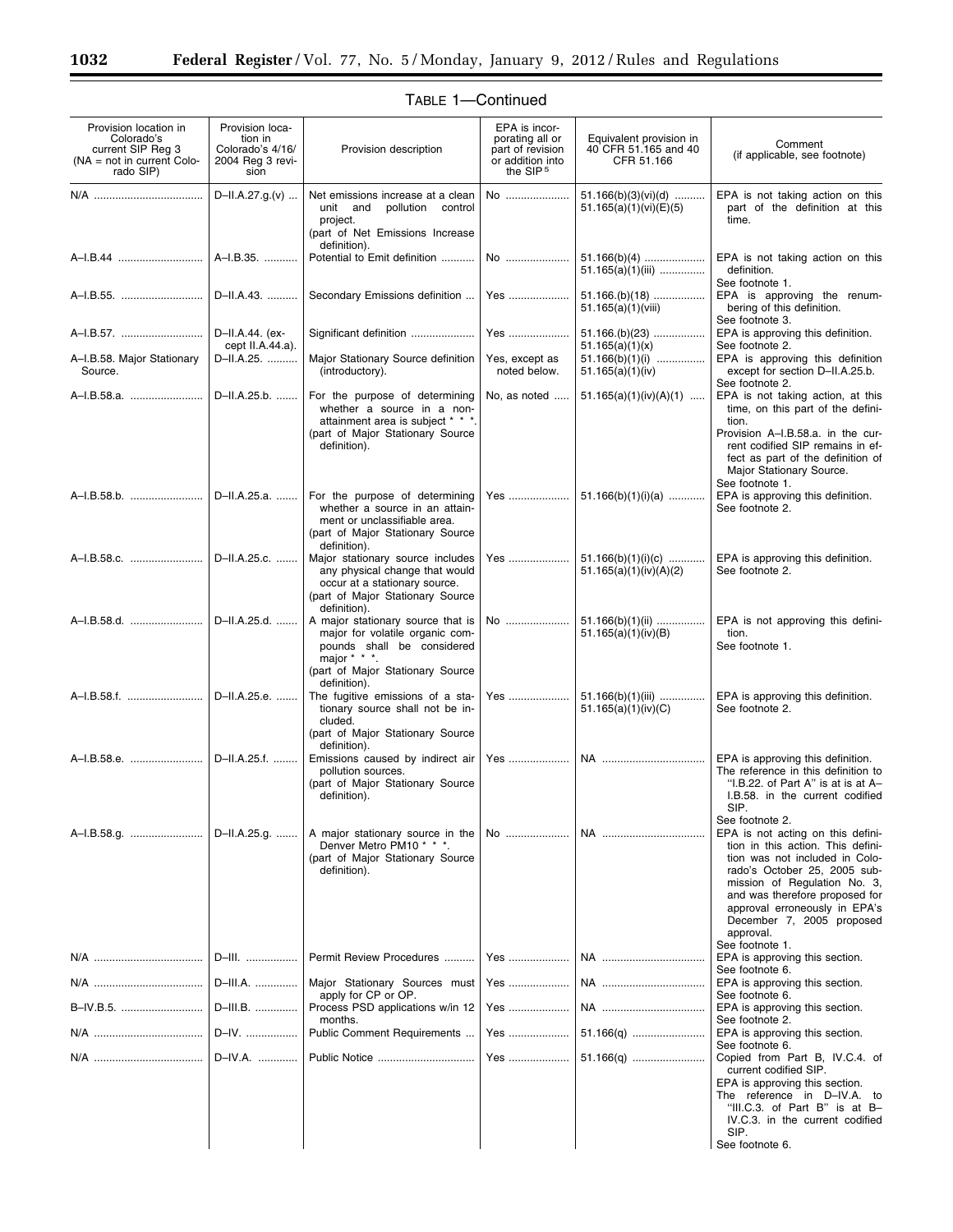| Provision location in<br>Colorado's<br>current SIP Reg 3<br>$NA = not in current Colo-$<br>rado SIP)               | Provision loca-<br>tion in<br>Colorado's 4/16/<br>2004 Reg 3 revi-<br>sion | Provision description                                                                                                                                                                                                          | EPA is incor-<br>porating all or<br>part of revision<br>or addition into<br>the SIP <sup>5</sup> | Equivalent provision in<br>40 CFR 51.165 and 40<br>CFR 51.166 | Comment<br>(if applicable, see footnote)                                                                                                    |
|--------------------------------------------------------------------------------------------------------------------|----------------------------------------------------------------------------|--------------------------------------------------------------------------------------------------------------------------------------------------------------------------------------------------------------------------------|--------------------------------------------------------------------------------------------------|---------------------------------------------------------------|---------------------------------------------------------------------------------------------------------------------------------------------|
| B-IV.C.4.-from "For<br>sources subject to the<br>provisions of section<br>IV.D.3." to "The news-<br>paper notice". | D-IV.A.1.                                                                  | Public notice of NSR and PSD<br>permit applications.                                                                                                                                                                           | Yes                                                                                              | 51.166(q)(ii) and (iv)                                        | EPA is approving this section.<br>See footnote 2.                                                                                           |
| B-IV.C.4.f.                                                                                                        | D-IV.A.2.                                                                  | Additionally, for permit applica-<br>tions * * * (request comment<br>on).                                                                                                                                                      | Yes                                                                                              | 51.166(q)(iii)                                                | EPA is approving this section.<br>See footnote 2.                                                                                           |
| B-IV.C.5.                                                                                                          | D-IV.A.3.                                                                  | Within 15 days after prepare PA                                                                                                                                                                                                | Yes                                                                                              | NA                                                            | EPA is approving this section.<br>See footnote 2.                                                                                           |
| B-IV.C.6.                                                                                                          | D-IV.A.4.                                                                  | Hearing request for innovative<br>control.                                                                                                                                                                                     | Yes                                                                                              | NA                                                            | EPA is approving this section.<br>See footnote 2.                                                                                           |
| B-IV.C.7.                                                                                                          | D-IV.A.5.                                                                  | Hearing request transmitted to<br>commission.                                                                                                                                                                                  | Yes                                                                                              |                                                               | EPA is approving this section.<br>See footnote 2.                                                                                           |
| B-IV.C.8.                                                                                                          | D-IV.A.6.                                                                  | Commission shall hold public<br>comment hearing.                                                                                                                                                                               | Yes                                                                                              | $51.166(q)(v)$                                                | EPA is approving this section.<br>See footnote 2.                                                                                           |
| B-IV.C.9.                                                                                                          | D-IV.A.7.                                                                  | 15 days after division makes final<br>decision on application.                                                                                                                                                                 | Yes                                                                                              | 51.166(q)(viii)                                               | EPA is approving this section.<br>See footnote 2.                                                                                           |
| B-IV.D.2.                                                                                                          | D-V.                                                                       | Requirements Applicable to Non-<br>attainment Areas (Introductory).                                                                                                                                                            | Yes                                                                                              |                                                               | EPA is approving this section.<br>See footnote 2.                                                                                           |
| B-IV.D.2.a.    D-V.A.                                                                                              |                                                                            | Major Stationary Sources                                                                                                                                                                                                       | Yes                                                                                              | 51.165, Appx. S.IV.A.                                         | EPA is approving this section.<br>The reference in D-V.A. to<br>"III.D.1. of Part B" is at B-<br>IV.D.1. in the current codified<br>SIP.    |
| B-IV.D.2.a.(i) through (iii)                                                                                       | $D-V.A.1$ .                                                                | Major Stationary Sources                                                                                                                                                                                                       | Yes                                                                                              | 51.165, Appx. S.IV.A.                                         | See footnote 2.<br>EPA is approving this section.                                                                                           |
| B-IV.D.2.a.(iii)(C) 2nd par                                                                                        | through 3<br>D-V.A.3.d.                                                    | With respect to offsets from out-                                                                                                                                                                                              | Yes                                                                                              | Conditions 1-4<br>51.165, Appx. S.IV.D.                       | See footnote 2.<br>EPA is approving this section.                                                                                           |
| B–IV.D.2.a.(iv)                                                                                                    | D-V.A.4.                                                                   | side nonattainment area.<br>The permit application shall in-<br>clude an analysis of alternative<br>sites $* * * *$                                                                                                            | Yes                                                                                              | 51.165, Appx. S.IV.D.                                         | See footnote 2.<br>EPA is approving this section.<br>See footnote 2.                                                                        |
| B-IV.D.2.a.(v)                                                                                                     | D-V.A.5.                                                                   | Offsets for which emission reduc-<br>tion credit is taken * * *.                                                                                                                                                               | Yes                                                                                              | 51.165, Appx. S.V.A.                                          | EPA is approving this section.<br>See footnote 2.                                                                                           |
| B-IV.D.2.a.(vi)                                                                                                    | D-V.A.6.                                                                   | The applicant will demonstrate<br>that emissions from the pro-<br>posed source will not adversely<br>impact visibility * * *.                                                                                                  | Yes                                                                                              | NA                                                            | EPA is approving this section.<br>See footnote 2.                                                                                           |
| B-IV.D.2.b.                                                                                                        | D-V.A.7.                                                                   | Applicability of Certain Nonattain-<br>ment Area Requirements.                                                                                                                                                                 | Yes                                                                                              | NA                                                            | EPA is approving this section.<br>See footnote 2.                                                                                           |
|                                                                                                                    |                                                                            | Any major stationary source in a<br>nonattainment area * * *.                                                                                                                                                                  | Yes                                                                                              | NA                                                            | EPA is approving this section.<br>See footnote 2.                                                                                           |
| B-IV.D.2.b.(ii)    D-V.A.7.b.                                                                                      |                                                                            | The requirements of section V.A.<br>shall apply at such time that<br>any stationary source * * *.                                                                                                                              | Yes                                                                                              | $51.165(a)(5)(ii)$                                            | EPA is approving this section.<br>See footnote 2.                                                                                           |
|                                                                                                                    | D-V.A.7.c.                                                                 | The following provisions apply to<br>projects at existing emissions<br>units * * * ("Reasonable possi-<br>bility" provisions in nonattain-<br>ment areas).<br>(part of Applicability of Certain<br>Nonattainment Area Require- |                                                                                                  |                                                               | EPA is not taking action on this<br>provision at this time.<br>See footnote 1.                                                              |
| N/A ………………………………                                                                                                   | D-V.A.7.d.                                                                 | ments).<br>Documents available for review<br>upon request.                                                                                                                                                                     | No                                                                                               | $51.165(a)(7)$                                                | EPA is not taking action on this<br>section at this time.                                                                                   |
|                                                                                                                    |                                                                            | (part of Applicability of Certain<br>Nonattainment Area Require-<br>ments).                                                                                                                                                    |                                                                                                  |                                                               | See footnote 1.                                                                                                                             |
| B-IV.D.2.c. (and sub-<br>sections).                                                                                | D-V.A.8.                                                                   | Exemptions from Certain Non-<br>attainment Area Requirements.                                                                                                                                                                  | Yes                                                                                              | 51.165, Appx. S.IV.B                                          | EPA is approving this section.<br>See footnote 2.                                                                                           |
| B–IV.D.3. ………………………                                                                                                | D-VI.                                                                      | Requirements Applicable to At-<br>tainment Areas.<br>(Introductory)                                                                                                                                                            | Yes                                                                                              | NA                                                            | EPA is approving this provision.<br>See footnote 2.                                                                                         |
| B-IV.D.3.a. (and sub-<br>sections not listed<br>below).                                                            | D-VI.A.                                                                    | Major Stationary Sources and<br>Major Modifications.                                                                                                                                                                           | Yes                                                                                              |                                                               | EPA is approving this provision.<br>The reference in D-VI.A. to<br>"III.D.1. of Part B" is at B-<br>IV.D.1. in the current codified<br>SIP. |
| B-IV.D.3.a.(i)(C)                                                                                                  | D-VI.A.1.c.                                                                | For phased construction * * *                                                                                                                                                                                                  | Yes                                                                                              | $51.166(j)(4)$                                                | See footnote 2.<br>EPA is approving the renum-<br>bering of this provision.                                                                 |
| B-IV.D.3.a.(iii)(D)    D-VI.A.3.d.                                                                                 |                                                                            | In general, the continuous air<br>monitoring data.                                                                                                                                                                             |                                                                                                  |                                                               | See footnote 3.<br>EPA is approving this provision.<br>See footnote 2.                                                                      |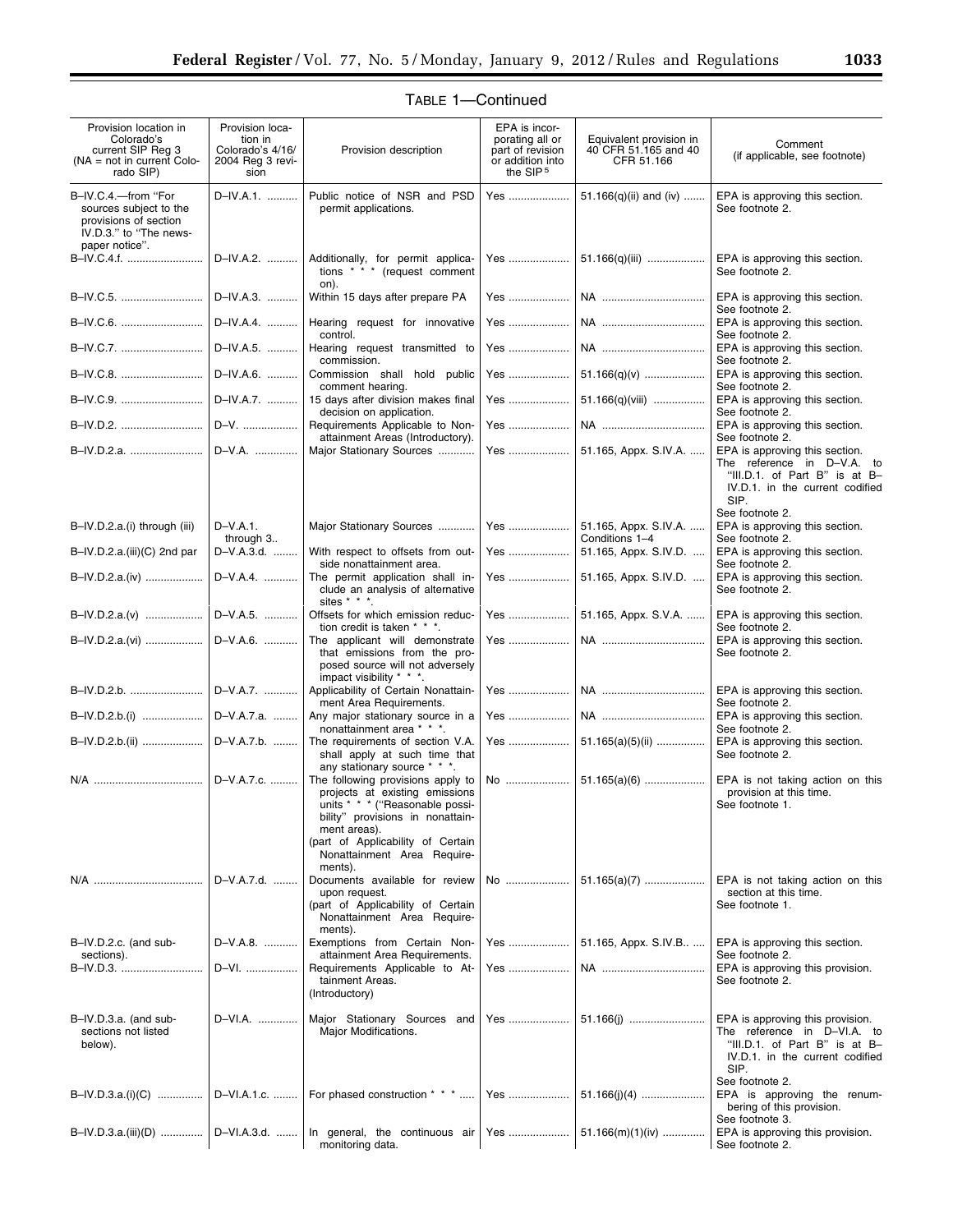۰

| Provision location in<br>Colorado's<br>current SIP Reg 3<br>$(NA = not in current Color -$<br>rado SIP) | Provision loca-<br>tion in<br>Colorado's 4/16/<br>2004 Reg 3 revi-<br>sion | Provision description                                                                                                                                                                                                                              | EPA is incor-<br>porating all or<br>part of revision<br>or addition into<br>the SIP <sup>5</sup> | Equivalent provision in<br>40 CFR 51.165 and 40<br>CFR 51.166 | Comment<br>(if applicable, see footnote)                                                                                                                                                          |
|---------------------------------------------------------------------------------------------------------|----------------------------------------------------------------------------|----------------------------------------------------------------------------------------------------------------------------------------------------------------------------------------------------------------------------------------------------|--------------------------------------------------------------------------------------------------|---------------------------------------------------------------|---------------------------------------------------------------------------------------------------------------------------------------------------------------------------------------------------|
| $B-N.D.3.a.(iii)(D)$                                                                                    | D-VI.A.4.                                                                  | Post-construction monitoring                                                                                                                                                                                                                       | Yes                                                                                              | $51.166(m)(2)$                                                | EPA is approving this provision.<br>Colorado has revised this provi-<br>sion to make post construction<br>monitoring at the director's dis-<br>cretion<br>as<br>allowed<br>by<br>$51.166(m)(2)$ . |
|                                                                                                         |                                                                            |                                                                                                                                                                                                                                                    |                                                                                                  |                                                               | See footnote 2.<br>EPA is approving the renum-<br>bering of this provision.                                                                                                                       |
| B-IV.D.3.b.    D-VI.B.                                                                                  |                                                                            | Applicability of Certain PSD Re-<br>quirements.                                                                                                                                                                                                    | Yes                                                                                              | NA                                                            | See footnote 3.<br>EPA is approving this provision.<br>See footnote 2.                                                                                                                            |
| B-IV.D.3.b.(i)   D-VI.B.1.                                                                              |                                                                            | The requirements of section VI.A.<br>do not apply $* * *$ .                                                                                                                                                                                        | Yes                                                                                              | 51.166(i)(1) and (2)                                          | EPA is approving this provision.<br>See footnote 2.                                                                                                                                               |
|                                                                                                         | D-VI.B.2.                                                                  | The requirements contained in<br>sections VI.A.2. through VI.A.4.                                                                                                                                                                                  | Yes                                                                                              | $51.166(i)(3)$ and $(4)$                                      | EPA is approving this provision.<br>See footnote 2.                                                                                                                                               |
| B-IV.D.3.b.(iii)    D-VI.B.3. (in-                                                                      | cluding D-<br>VI.B.3.b., c.,<br>and d.).                                   | The division may exempt a pro-<br>posed major stationary source<br>or major modification from the<br>requirements<br>sections<br>of<br>VI.A.3. through VI.A.5. of this<br>Part, with respect to monitoring<br>for a particular pollutant if * * *. | Yes                                                                                              | $51.166(i)(5)$                                                | Colorado has reworded D-VI.B.3.<br>and deleted unnecessary lan-<br>guage.<br>EPA is approving this provision.<br>See footnote 2.                                                                  |
| $B=IV.D.3.b.(iii)(A)(1)–(12)$                                                                           | D-VI.B.3.a.(i)-<br>$(ix)$ .                                                | Deleted Mercury, Beryllium, Vinyl<br>chloride.                                                                                                                                                                                                     |                                                                                                  | Yes    51.166(i)(5)(i)                                        | EPA is approving this provision.<br>The deletion is consistent with<br>section 112(b)(6) of the Act.<br>See related discussion in sec-<br>tion II, Response to Comments.<br>See footnote 2.       |
|                                                                                                         |                                                                            | B-IV.D.3.b.(iv)    D-VI.B.4.    The requirements of this Part D<br>shall apply * * *.                                                                                                                                                              |                                                                                                  |                                                               | EPA is approving this provision.<br>See footnote 2.                                                                                                                                               |
|                                                                                                         | D-VI.B.5.                                                                  | The following provisions apply to<br>projects at existing emissions<br>units ("Reasonable possibility"<br>provisions PSD).<br>(part of Applicability of Certain<br>PSD Requirements).                                                              | No                                                                                               | $51.166(r)(6)$                                                | EPA is not taking action on this<br>provision at this time.<br>See footnote 1.                                                                                                                    |
|                                                                                                         |                                                                            | Documents available for review<br>upon request.<br>(part of Applicability of Certain<br>PSD Requirements).                                                                                                                                         |                                                                                                  |                                                               | section at this time.<br>See footnote 1.                                                                                                                                                          |
|                                                                                                         |                                                                            | A stationary source or modifica-<br>tion may apply.                                                                                                                                                                                                | Yes                                                                                              | $51.166(i)(9)$                                                | EPA is approving this provision.<br>See footnote 2.                                                                                                                                               |
| B-IV.D.3.c.    D-VI.C.                                                                                  |                                                                            |                                                                                                                                                                                                                                                    | Yes                                                                                              | $51.166(p)(1)$                                                | EPA is approving this provision.<br>See footnote 2.                                                                                                                                               |
| B-IV.D.3.d.    D-VI.D.                                                                                  |                                                                            | Major Stationary Sources in at-<br>tainment areas affecting non-<br>attainment area.                                                                                                                                                               | Yes                                                                                              | 51.165(b)                                                     | EPA is approving this section.<br>The reference in D-VI.D. to<br>"III.D.1. of Part B" is at B-<br>IV.D.1. in the current codified<br>SIP.<br>See footnote 2.                                      |
| B-IV.D.4.                                                                                               | D-VII.                                                                     | Negligibly Reactive VOCs                                                                                                                                                                                                                           | Yes                                                                                              | 51.100(s)                                                     | EPA is approving this provision.<br>See footnote 2.                                                                                                                                               |
|                                                                                                         | D-VIII.                                                                    | Area Classifications                                                                                                                                                                                                                               | Yes, with the ex-<br>ception of D-<br>VIII.B.                                                    | 51.166(e)                                                     | EPA is approving this provision<br>with the exception of D-VIII.B.<br>See footnote 2.                                                                                                             |
|                                                                                                         | D-VIII.B.                                                                  | All other areas of Colorado, (part<br>of Area Classifications).                                                                                                                                                                                    | No                                                                                               | NA                                                            | EPA is not taking action on this<br>section at this time.<br>See footnote 1.                                                                                                                      |
| B-VI.                                                                                                   | D-IX.                                                                      |                                                                                                                                                                                                                                                    | Yes                                                                                              | 51.166(e)                                                     | EPA is approving this provision.<br>See footnote 2.                                                                                                                                               |
|                                                                                                         | D-X.                                                                       | Air Quality Limitations                                                                                                                                                                                                                            | Yes, with the ex-<br>ception of D-<br>X.A.5.                                                     | 51.166(c)                                                     | EPA is approving this provision<br>with the exception of D-X.A.5.<br>See footnote 2.                                                                                                              |
|                                                                                                         | D-X.A.5.                                                                   | Increment Consumption Restric-<br>tion.                                                                                                                                                                                                            | No                                                                                               | NA                                                            | EPA is not taking action on this<br>provision at this time.                                                                                                                                       |
| B-VIII.                                                                                                 | D-XI.                                                                      | (part of Air Quality Limitations)<br>Exclusions from Increment Con-<br>sumption.                                                                                                                                                                   | Yes                                                                                              | 51.166(f)                                                     | See footnote 1.<br>EPA is approving this provision.<br>See footnote 2.                                                                                                                            |
|                                                                                                         | D-XII.                                                                     | Innovative Control Technology                                                                                                                                                                                                                      | Yes                                                                                              | 51.166(s)                                                     | EPA is approving this provision.<br>See footnote 2.                                                                                                                                               |
|                                                                                                         | D-XIII.                                                                    | Federal Class I Areas                                                                                                                                                                                                                              | Yes                                                                                              | 51.166(p)                                                     | EPA is approving this section.<br>The reference in D-XIII.C. to<br>"III.B. of Part B" is at B-IV.B.<br>in the current codified SIP.<br>See footnote 2.                                            |

# TABLE 1—Continued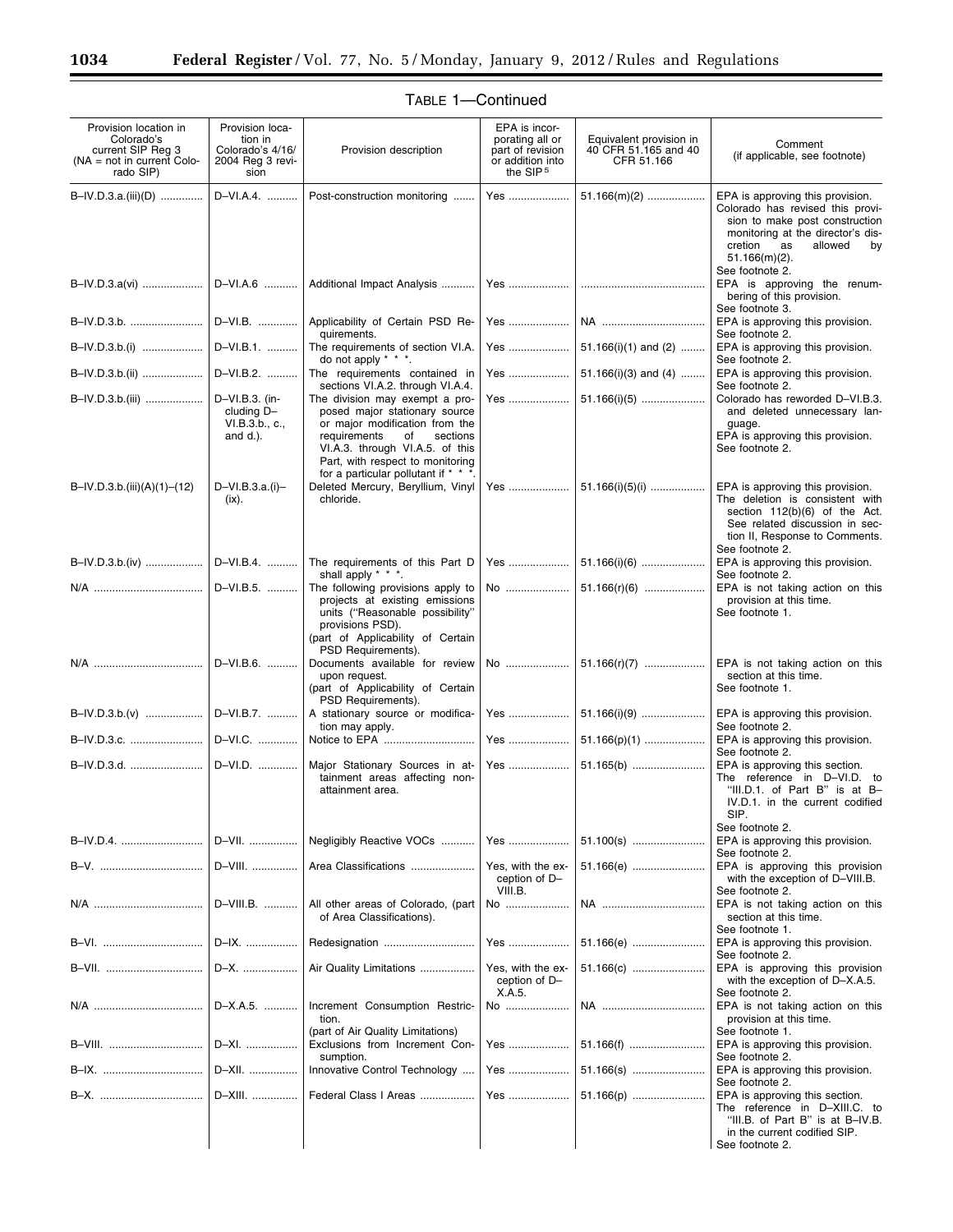| Provision location in<br>Colorado's<br>current SIP Reg 3<br>$(NA = not in current Color -$<br>rado SIP) | Provision loca-<br>tion in<br>Colorado's 4/16/<br>2004 Reg 3 revi-<br>sion | Provision description                                                                     | EPA is incor-<br>porating all or<br>part of revision<br>or addition into<br>the SIP <sup>5</sup> | Equivalent provision in<br>40 CFR 51.165 and 40<br>CFR 51.166           | Comment<br>(if applicable, see footnote)                                                          |
|---------------------------------------------------------------------------------------------------------|----------------------------------------------------------------------------|-------------------------------------------------------------------------------------------|--------------------------------------------------------------------------------------------------|-------------------------------------------------------------------------|---------------------------------------------------------------------------------------------------|
| B-XI.                                                                                                   | D-XIV.                                                                     |                                                                                           | No                                                                                               | NA                                                                      | EPA is not taking action on this<br>section at this time.<br>See footnote 1.                      |
|                                                                                                         | A-I.B.13.                                                                  |                                                                                           | No                                                                                               | $51.166(b)(43)$<br>51.165(a)(1)(xxxiv)                                  | EPA is not taking action on this<br>definition at this time.<br>See footnote 1.                   |
|                                                                                                         | A-I.B.14.                                                                  |                                                                                           |                                                                                                  | $51.166(b)(46)$<br>51.165(a)(1)(xxxiv)                                  | EPA is not taking action on this<br>definition at this time.<br>See footnote 1.                   |
|                                                                                                         | A-I.B.15.                                                                  |                                                                                           |                                                                                                  | $51.166(b)(45)$<br>51.165(a)(1)(xxxiii)                                 | EPA is not taking action on this<br>definition at this time.<br>See footnote 1.                   |
|                                                                                                         |                                                                            | A-I.B.33.    Pollution Prevention definition    No                                        |                                                                                                  | $51.166(b)(38)$<br>51.165(a)(1)(xxvi)                                   | EPA is not taking action on this<br>definition at this time.<br>See footnote 1.                   |
|                                                                                                         |                                                                            |                                                                                           | No                                                                                               | $51.166(b)(44)$<br>51.165(a)(1)(xxxii)                                  | EPA is not taking action on this<br>definition at this time.<br>See footnote 1.                   |
|                                                                                                         | D-I.A.-I.A.1.                                                              | (Introductory)                                                                            |                                                                                                  | 51.165(a)(2)(iii)(A) and<br>(B).                                        | EPA is approving the language in<br>section I.A.1 only.<br>See footnote 6.                        |
|                                                                                                         | $D - I.A.2. - I - A.3$                                                     | (Continued)                                                                               |                                                                                                  | $51.166(a)(7)$ (iv)(a)and<br>$(b)$ .                                    | EPA is not taking action on these<br>sections at this time.<br>See footnote 1.                    |
|                                                                                                         | D-I.B                                                                      |                                                                                           |                                                                                                  | 51.166(a)(7)(iv)(c), (d),<br>and $(f)$ .<br>51.165(a)(2)(ii)(C), (D),   | EPA is not taking action on this<br>section at this time.<br>The reference in D-I.B.5. to         |
|                                                                                                         |                                                                            |                                                                                           |                                                                                                  | and $(F)$ .                                                             | "I.B.26. of Part A" is at A-<br>I.B.35.c. in the current codified<br>SIP.                         |
|                                                                                                         | D-I.B.3.                                                                   | Emission tests at clean units<br>(part of Applicability Tests)                            | No                                                                                               | 51.166 (a) $(7)(iv)(e)$<br>51.165(a)(2)(ii)(E)                          | See footnote 1.<br>EPA is not taking action on this<br>provision at this time.<br>See footnote 1. |
|                                                                                                         | D-I.B.4. second<br>sentence.                                               | For example, for a project in-<br>volves both an existing unit and<br>a clean unit * * *. | No                                                                                               | $51.166(a)(7)(iv)(f)$ second<br>sentence.<br>$51.165(a)(2)(ii)(F)$ sec- | EPA is not taking action on this<br>part of provision D-I.B.4. at this<br>time.                   |
|                                                                                                         | D-I.C.                                                                     | (part of Applicability Tests)<br>For any major stationary source                          | No                                                                                               | ond sentence.<br>51.166 (a)(7)(v)                                       | See footnote 1.<br>EPA is not taking action on this                                               |
|                                                                                                         |                                                                            | requesting, or operating under,<br>a Plantwide Applicability Limita-<br>tion $* * *$ .    |                                                                                                  | 51.165(a)(2)(iii)                                                       | section at this time.<br>See footnote 1,                                                          |
|                                                                                                         | D-I.D.                                                                     | An owner or operator undertaking<br>a Pollution Control Project                           | No                                                                                               | 51.166 (a)(7)(vi)<br>51.165(a)(2)(iv)                                   | EPA is not taking action on this<br>provision at this time.<br>See footnote 1.                    |
|                                                                                                         | D-II.A.2.                                                                  | Actuals PAL Definition                                                                    | No                                                                                               | $51.166(w)(2)(i)$<br>51.165(f)(2)(i)                                    | EPA is not taking action on this<br>definition at this time.<br>See footnote 1.                   |
|                                                                                                         |                                                                            | D-II.A.4.    Baseline Actual Emissions defini-  <br>tion.                                 | No                                                                                               | 51.165(a)(1)(xxxv)                                                      | EPA is not taking action on this<br>definition at this time.<br>See footnote 1.                   |
|                                                                                                         | D-II.A.7.                                                                  | Begin Actual Construction defini-<br>tion.                                                | No                                                                                               | $51.166(b)(11)$<br>51.165(a)(1)(xv)                                     | EPA is not taking action on this<br>definition at this time.<br>See footnote 1.                   |
|                                                                                                         | D-II.A.9.                                                                  | Clean Coal Technology definition                                                          | No                                                                                               | $51.166(b)(33)$<br>51.165(a)(1)(xxiii)                                  | EPA is not taking action on this<br>definition at this time.<br>See footnote 1.                   |
|                                                                                                         | D-II.A.10.                                                                 | Clean Coal Technology Dem-<br>onstration Project definition.                              | No                                                                                               | $51.166(b)(34)$<br>51.165(a)(1)(xxiv)                                   | EPA is not taking action on this<br>definition at this time.<br>See footnote 1.                   |
|                                                                                                         | D-II.A.11.                                                                 | Clean Unit definition                                                                     | No                                                                                               | $51.166(b)(41)$<br>51.165(a)(1)(xxix)                                   | EPA is not taking action on this<br>definition at this time.<br>See footnote 1.                   |
|                                                                                                         | D-II.A.13.                                                                 | Construction definition                                                                   | No                                                                                               | $51.166(b)(8)$<br>51.165(a)(1)(xxviii)                                  | EPA is not taking action on this<br>definition at this time.<br>See footnote 1.                   |
|                                                                                                         | D-II.A.14.                                                                 | Emissions Unit definition<br>(for<br>PSD/NSR purposes).                                   | No                                                                                               | $51.166(b)(7)$<br>51.165(a)(1)(vii)                                     | EPA is not taking action on this<br>definition at this time.<br>See footnote 1.                   |
|                                                                                                         | D-II.A.15.                                                                 | Electric Utility Steam Generating<br>Unit definition.                                     | No                                                                                               | $51.166(b)(30)$<br>51.165(a)(1)(xx)                                     | EPA is not taking action on this<br>definition at this time.<br>See footnote 1.                   |
| N/A                                                                                                     | D-II.A.17.                                                                 | High Terrain definition                                                                   | No                                                                                               | $51.166(b)(25)$                                                         | EPA is not taking action on this<br>definition at this time.<br>See footnote 1.                   |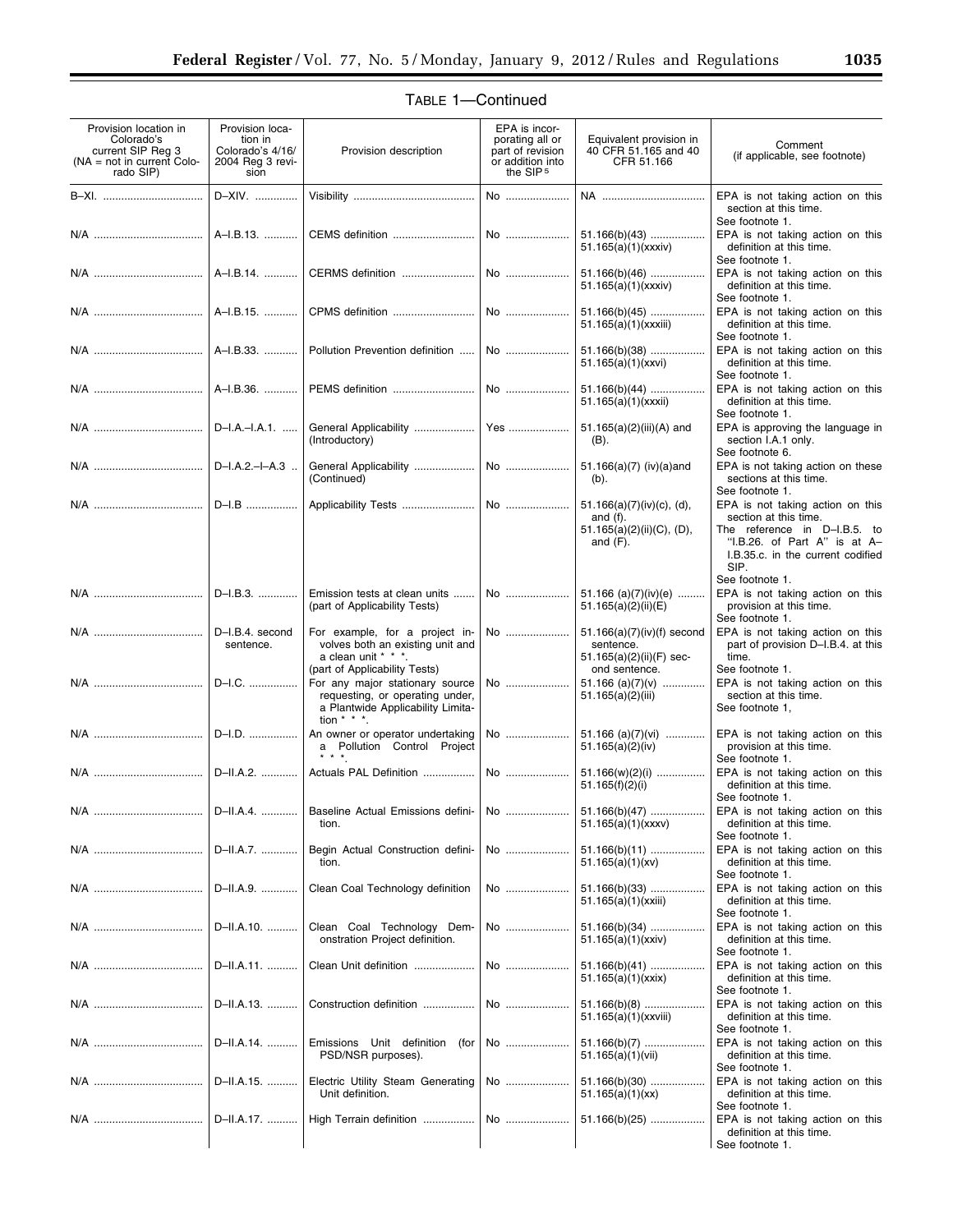| Provision location in<br>Colorado's<br>current SIP Reg 3<br>$NA = not in current Colo-$<br>rado SIP) | Provision loca-<br>tion in<br>Colorado's 4/16/<br>2004 Reg 3 revi-<br>sion | Provision description                                           | EPA is incor-<br>porating all or<br>part of revision<br>or addition into<br>the SIP <sub>5</sub> | Equivalent provision in<br>40 CFR 51.165 and 40<br>CFR 51.166 | Comment<br>(if applicable, see footnote)                                                                                                                                                                                                                                            |
|------------------------------------------------------------------------------------------------------|----------------------------------------------------------------------------|-----------------------------------------------------------------|--------------------------------------------------------------------------------------------------|---------------------------------------------------------------|-------------------------------------------------------------------------------------------------------------------------------------------------------------------------------------------------------------------------------------------------------------------------------------|
|                                                                                                      | D-II.A.18.                                                                 | Hydrocarbon Combustion Flare<br>definition.                     | No                                                                                               | 51.166(b)(31)(iv)<br>51.165(a)(1)(xv)(D)                      | EPA is not taking action on this<br>definition at this time.<br>See footnote 1.                                                                                                                                                                                                     |
|                                                                                                      | D-II.A.20.                                                                 | Low Terrain definition                                          | No                                                                                               | $51.166(b)(26)$                                               | EPA is not taking action on this<br>definition at this time.                                                                                                                                                                                                                        |
| N/A                                                                                                  | D-II.A.22.                                                                 | Major Emissions Unit definition                                 | No                                                                                               | 51.166(w)(2)(iv)<br>51.165(f)(2)(iv)                          | See footnote 1.<br>EPA is not taking action on this<br>definition at this time.                                                                                                                                                                                                     |
|                                                                                                      | D-II.A.28.                                                                 | Nonattainment New Source Re-<br>view definition.                | No                                                                                               | $51.165(a)(1)(xxx)$                                           | See footnote 1.<br>EPA is not taking action on this<br>definition at this time.<br>See footnote 1.                                                                                                                                                                                  |
|                                                                                                      | D-II.A.29.                                                                 | PAL Effective Date definition                                   | No                                                                                               | $51.166(w)(2)(vi)$<br>51.165(f)(2)(vi)                        | EPA is not taking action on this<br>definition at this time.<br>See footnote 1.                                                                                                                                                                                                     |
|                                                                                                      | D-II.A.30.                                                                 | PAL Effective Period definition                                 | No                                                                                               | 51.166(w)(2)(vii)<br>51.165(f)(2)(vii)                        | EPA is not taking action on this<br>definition at this time.<br>See footnote 1.                                                                                                                                                                                                     |
|                                                                                                      | D-II.A.31.                                                                 | PAL Major Modification definition                               | No                                                                                               | 51.166(w)(2)(viii)<br>51.165(f)(2)(viii)                      | EPA is not taking action on this<br>definition at this time.<br>See footnote 1.                                                                                                                                                                                                     |
|                                                                                                      | D-II.A.32.                                                                 | PAL Permit definition                                           | No                                                                                               | $51.166(w)(2)(ix)$<br>51.165(f)(2)(ix)                        | EPA is not taking action on this<br>definition at this time.<br>See footnote 1.                                                                                                                                                                                                     |
|                                                                                                      | D-II.A.33.                                                                 | PAL Pollutant definition                                        | No                                                                                               | $51.166(w)(2)(x)$<br>51.165(f)(2)(x)                          | EPA is not taking action on this<br>definition at this time.<br>See footnote 1.                                                                                                                                                                                                     |
|                                                                                                      | D-II.A.34.                                                                 | Plantwide Applicability Limitation<br>(PAL) definition.         | No                                                                                               | $51.166(w)(2)(v)$<br>51.165(f)(2)(v)                          | EPA is not taking action on this<br>definition at this time.<br>See footnote 1.                                                                                                                                                                                                     |
|                                                                                                      | D-II.A.35.                                                                 | Pollution Control Project definition                            | No                                                                                               | $51.166(b)(31)$<br>51.165(a)(1)(xxv)                          | EPA is not taking action on this<br>definition at this time.                                                                                                                                                                                                                        |
|                                                                                                      | D-II.A.36.                                                                 | Prevention of Significant Deterio-<br>ration Permit definition. | No                                                                                               | $51.166(b)(42)$<br>51.165(a)(1)(xii)                          | EPA is not taking action on this<br>definition at this time.<br>See footnote 1.                                                                                                                                                                                                     |
|                                                                                                      | D-II.A.37.                                                                 |                                                                 | No                                                                                               | $51.166(b)(51)$<br>51.165(a)(1)(xxx)                          | EPA is not taking action on this<br>definition at this time.<br>See footnote 1.                                                                                                                                                                                                     |
|                                                                                                      | D-II.A.38.                                                                 | Projected Actual Emissions defi-<br>nition.                     | No                                                                                               | $51.166(b)(40)$<br>51.165(a)(1)(xxviii)                       | EPA is not taking action on this<br>definition at this time.<br>See footnote 1.                                                                                                                                                                                                     |
|                                                                                                      | D-II.A.39.                                                                 | Reactivation of Very Clean Coal-<br>Fired EUSGU definition.     | No                                                                                               | $51.166(b)(37)$                                               | EPA is not taking action on this<br>definition at this time.<br>See footnote 1.                                                                                                                                                                                                     |
|                                                                                                      | D-II.A.40. (ex-<br>cept $II.A.40.c$ ).                                     | Regulated NSR Pollutant defini-<br>tion.                        | Yes                                                                                              | $51.166(b)(49)$<br>51.165(a)(1)(xxxvii)                       | EPA is approving this definition.<br>See footnote 6.                                                                                                                                                                                                                                |
|                                                                                                      | D-II.A.41.                                                                 | Replacement Unit definition                                     | No                                                                                               | $51.166(b)(32)$<br>51.165(a)(1)(xxi)                          | EPA is not taking action on this<br>definition at this time.<br>See footnote 1.                                                                                                                                                                                                     |
|                                                                                                      | D-II.A.42.                                                                 | Repowering definition                                           |                                                                                                  | $51.166(b)(36)$                                               | EPA is not taking action on this<br>definition at this time.<br>See footnote 1.                                                                                                                                                                                                     |
|                                                                                                      | D-II.A.45.                                                                 | Significant Emissions Increase<br>definition.                   | Yes                                                                                              | $51.166(b)(39)$<br>51.165(a)(1)(xxvii)                        | EPA is approving this definition.<br>See footnote 6.                                                                                                                                                                                                                                |
|                                                                                                      | D-II.A.46.                                                                 | Significant Emissions Unit defini-<br>tion.                     | No                                                                                               | $51.166(w)(2)(xi)$<br>51.165(f)(2)(xi)                        | EPA is not taking action on this<br>definition at this time.<br>See footnote 1.                                                                                                                                                                                                     |
|                                                                                                      | D-II.A.47.                                                                 | Small Emissions Unit definition                                 | No                                                                                               | 51.166(w)(2)(iii)<br>51.165(a)(1)(iii)                        | EPA is not taking action on this<br>definition at this time.                                                                                                                                                                                                                        |
|                                                                                                      | D-II.A.48.                                                                 | Temporary Clean Coal Dem-<br>onstration Project definition.     | No                                                                                               | $51.166(b)(35)$<br>51.165(a)(1)(xxii)                         | See footnote 1.<br>EPA is not taking action on this<br>definition at this time.                                                                                                                                                                                                     |
|                                                                                                      | D-XV.                                                                      | Clean Units                                                     | No                                                                                               | 51.166(t) and (u)                                             | See footnote 1.<br>EPA is not taking action on this                                                                                                                                                                                                                                 |
|                                                                                                      |                                                                            |                                                                 |                                                                                                  | 51.165 $(c)$ and $(d)$                                        | section at this time.<br>See footnote 1.                                                                                                                                                                                                                                            |
|                                                                                                      | D-XVI.                                                                     | Pollution Control Projects                                      | No                                                                                               | 51.166(v)<br>51.165(e)                                        | EPA is not taking action on this<br>section at this time.<br>See footnote 1.<br>EPA is not taking action on this<br>section at this time.<br>The references in XVII.N.1.g and<br>XVII.N.2.d. of this section to<br>"I.B.38. of Part A" are at A-<br>I.B.53. in the current codified |
|                                                                                                      |                                                                            |                                                                 |                                                                                                  |                                                               | SIP.                                                                                                                                                                                                                                                                                |

Ξ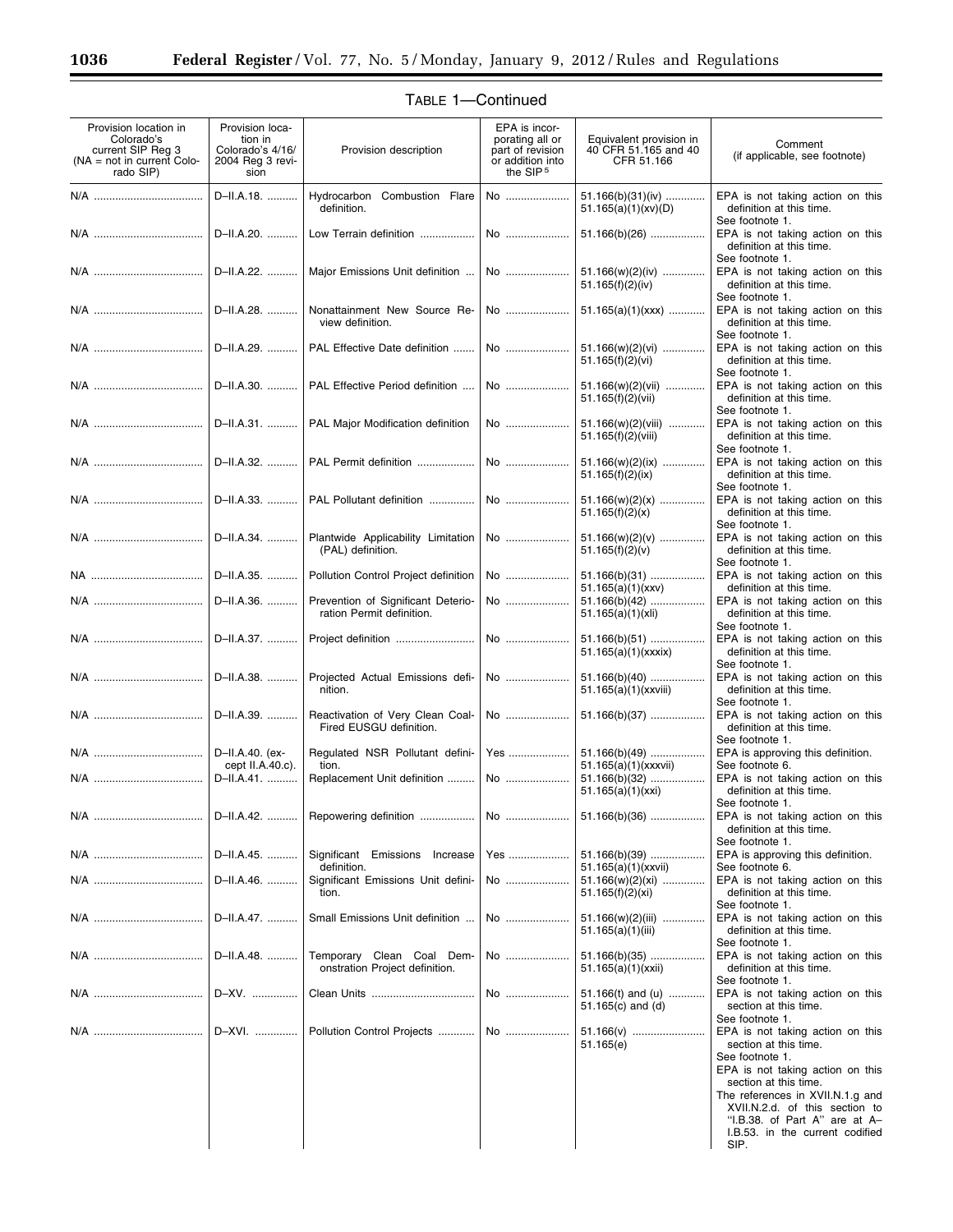| Provision location in<br>Colorado's<br>current SIP Reg 3<br>$NA = not in current Color$<br>rado SIP) | Provision loca-<br>tion in<br>Colorado's 4/16/<br>2004 Reg 3 revi-<br>sion | Provision description                      | EPA is incor-<br>porating all or<br>part of revision<br>or addition into<br>the SIP <sub>5</sub> | Equivalent provision in<br>40 CFR 51.165 and 40<br>CFR 51.166 | Comment<br>(if applicable, see footnote)                                                                                                                                                                                                                                                                                                           |
|------------------------------------------------------------------------------------------------------|----------------------------------------------------------------------------|--------------------------------------------|--------------------------------------------------------------------------------------------------|---------------------------------------------------------------|----------------------------------------------------------------------------------------------------------------------------------------------------------------------------------------------------------------------------------------------------------------------------------------------------------------------------------------------------|
|                                                                                                      | D-XVII.                                                                    | <b>Plantwide Applicability Limitations</b> | No                                                                                               | 51.166(w)<br>51.165(f)                                        | Colorado has revised D-XVII.I.2.<br>(application deadline) to 12<br>months prior to expiration in-<br>stead of 6 months.<br>Colorado has revised XVII.N.1.<br>(Semi-Annual Report) to re-<br>quire submission of QA/QC<br>data as requested, not as part<br>of the semi annual report spec-<br>ified in $51.166(w)(14)(i)(c)$ .<br>See footnote 1. |

Footnote 1: We are not taking action on this provision with this rulemaking. Approval of the change to or addition of the provision is not a necessary prerequisite for our action on the August 1, 2007 submittal, or the provision was not proposed for approval in our December 7, 2005 notice. We will take final action on this provision in a subsequent action.

Footnote 2: We are approving this change of an existing Regulation No. 3 provision because the provision has only been renumbered, contains nonsubstantive changes to the provision that do not effect the meaning of the rule and/or has been modified to move a definition that has already been approved into the SIP to a<br>specific rule section in which the definition applies. This place the prior numbered rule and subsections in Colorado's federally approved SIP.

Footnote 3: We are approving the renumbering of this existing provision. We are not taking action on the language in the provision that has been modified in the<br>2005 submissions. All language that has been added to the exi provision is underlined in the submission. We will address these additions and removals in subsequent actions.

Footnote 4: We are approving both the renumbering of the existing provision and the language in the provision that has been modified.<br>Footnote 5: We are approving the renumbering of the existing provision, and the modifica

Footnote 6: We are approving the new provision.<br>Footnote 7: Colorado has marked this part of the definition of Major Modification as underlined, meaning that the State intends it will only be effective until EPA approves the NSR Reform revisions for incorporation into the SIP. Colorado has since clarified that they intended that this provision remain as part of the definition of Major Modification as it applies to PSD sources located in attainment areas only, consistent with 40 CFR 51.166(b)(2)(j). If Colorado revises Regulation No. 3 to indi-<br>cate this clarification prior to EPA taking final acti

EPA is also approving portions of the Regulation No. 3 revisions submitted to EPA by the State on August 1, 2007 that update the State's PSD program to treat nitrogen oxides as an ozone precursor in accordance with the Phase 2 implementation rule for the 1997 8-hour ozone NAAQS (70 FR 71612, November 29, 2005). Other portions of the revisions submitted August 1, 2007 will be acted upon separately. The portions of the August 1, 2007 submission we are

approving with this action are set out in the table below. As discussed above,

this approval allows us to also finalize our concurrently proposed approval of the Colorado Interstate Transport SIP with respect to requirement (3) of section  $110(a)(2)(D)(i)$  for the 1997 ozone NAAQS.

| Provision location in Colo-<br>rado's 8/1/07 Reg 3 submis-<br>sion | Provision location in Colo-<br>rado's 7/11/05 and 10/25/05<br>submission | Description of provision—language adopted for<br>the 8/1/07 submission to conform to the Phase II<br>Ozone implementation rule is italicized.        | Corresponding provision in<br>40 CFR 51.166 |
|--------------------------------------------------------------------|--------------------------------------------------------------------------|------------------------------------------------------------------------------------------------------------------------------------------------------|---------------------------------------------|
|                                                                    | D-II.A.23.a                                                              | Significant emissions increase or net emissions  <br>increase (at a major source) that is significant<br>for VOCs or $NOx$ is significant for ozone. | 51.166(b)(2)(ii)                            |
|                                                                    | D-II.A.25.d                                                              | Major source that is major for VOCs or NO <sub>x</sub> is  <br>considered major for ozone.                                                           | 51.166(b)(1)(ii)                            |
| D-II.A.38.c                                                        | D-II.A.40.c                                                              | (E.G. volatile organic compounds and oxides of $\vert$<br>nitrogen are precursors for ozone).                                                        | 51.166(b)(49)(i)                            |
| D-II.A.42.a                                                        | D-II.A.44.a                                                              | Ozone: 40 tons per year of volatile organic com-<br>pounds or $NOx$ .                                                                                | 51.166(b)(23)(i)                            |

# TABLE 2

The discrepancy in the numbering of the provisions is the result of removal of provisions in other SIP revisions submitted between the 2005 and 2007 submissions. In this action, EPA is treating the 2007 submission as revising the provisions as numbered in the 2005

submission. When EPA acts on the intervening submissions that changed the numbering, the discrepancy will be resolved.

# **V. Statutory and Executive Order Review**

Under the Clean Air Act, the Administrator is required to approve a SIP submission that complies with the provisions of the Act and applicable

<sup>5</sup>When footnote 3 appears in the ''comment'' column for a provision which EPA is approving, we are only incorporating the language in that provision that was previously approved into the SIP and subsequently renumbered for the July 11, 2005 and October 25, 2005 submissions. The modified language for any such provision, which is italicized

for additions and underlined for removals in the submissions, is not being addressed in this action and will be addressed in a future action. Similarly, when footnote 5 appears, we are only incorporating the language in that provision that was previously approved into the SIP and subsequently renumbered for the July 11, 2005 and October 25,

<sup>2005</sup> submissions, and the modification to the extent that the term ''regulated NSR pollutant'' replaces the phrase ''air pollutant regulated under the Federal Act'' (or equivalent phrase), and not any other modified language.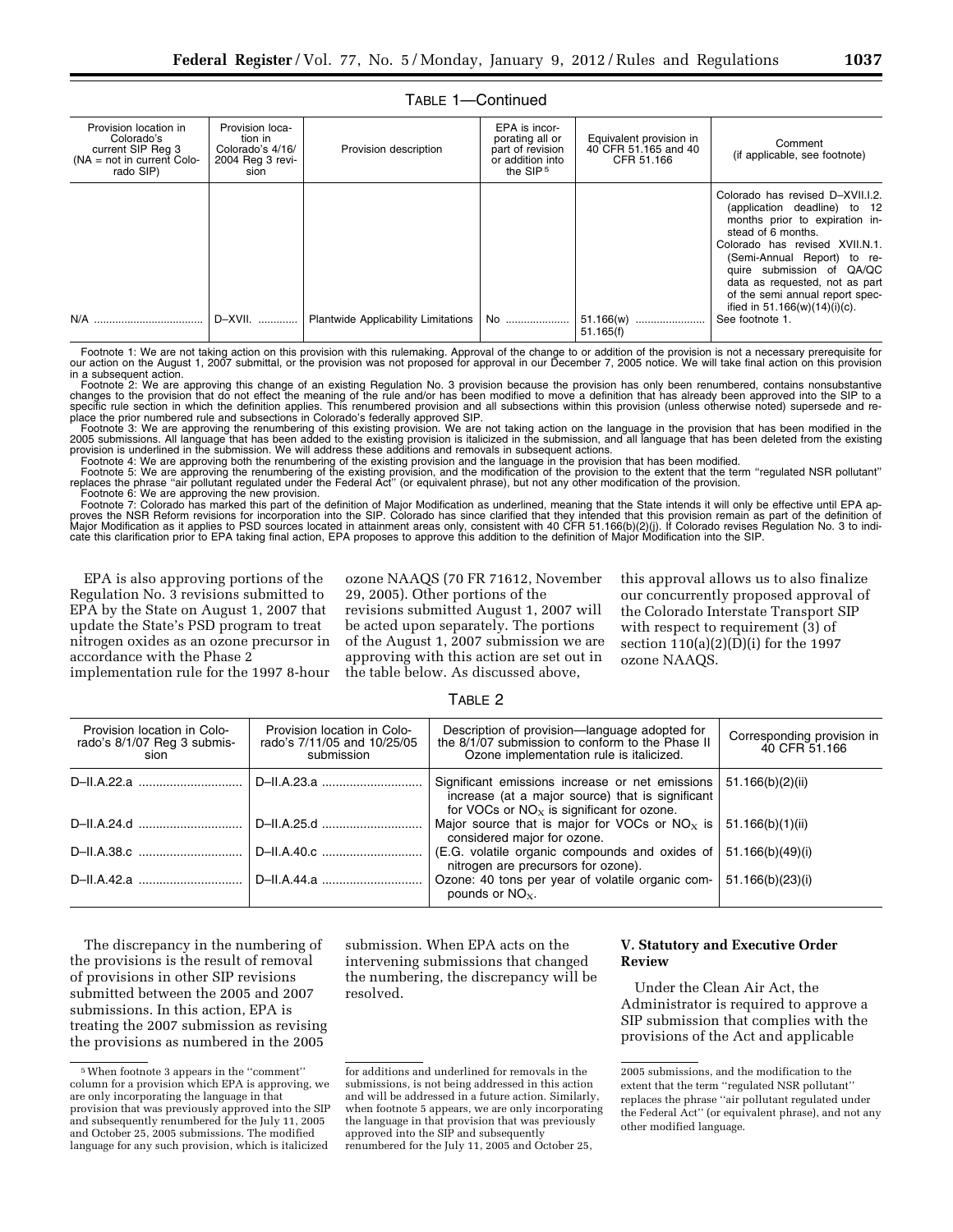Federal regulations. 42 U.S.C. 7410(k); 40 CFR 52.02(a). Thus, in reviewing SIP submissions, EPA's role is to approve state choices, provided that they meet the criteria of the Clean Air Act. Accordingly, this action merely approves state law as meeting Federal requirements and does not impose additional requirements beyond those imposed by state law. For that reason, this action:

• Is not a ''significant regulatory action'' subject to review by the Office of Management and Budget under Executive Order 12866 (58 FR 51735, October 4, 1993);

• Does not impose an information collection burden under the provisions of the Paperwork Reduction Act (44 U.S.C. 3501 *et seq.*);

• Is certified as not having a significant economic impact on a substantial number of small entities under the Regulatory Flexibility Act (5 U.S.C. 601 *et seq.*);

• Does not contain any unfunded mandate or significantly or uniquely affect small governments, as described in the Unfunded Mandates Reform Act of 1995 (Pub. L. 104–4);

• Does not have Federalism implications as specified in Executive Order 13132 (64 FR 43255, August 10, 1999);

• Is not an economically significant regulatory action based on health or safety risks subject to Executive Order 13045 (62 FR 19885, April 23, 1997);

• Is not a significant regulatory action subject to Executive Order 13211 (66 FR 28355, May 22, 2001);

• Is not subject to requirements of Section 12(d) of the National Technology Transfer and Advancement Act of 1995 (15 U.S.C. 272 note) because application of those requirements would be inconsistent with the Clean Air Act; and

• Does not provide EPA with the discretionary authority to address, as appropriate, disproportionate human health or environmental effects, using practicable and legally permissible methods, under Executive Order 12898 (59 FR 7629, February 16, 1994). In addition, this rule does not have tribal implications as specified by Executive Order 13175 (65 FR 67249, November 9, 2000), because the SIP is not approved to apply in Indian country located in the state, and EPA notes that it will not impose substantial direct costs on tribal governments or preempt tribal law.

The Congressional Review Act, 5 U.S.C. 801 *et seq.,* as added by the Small Business Regulatory Enforcement Fairness Act of 1996, generally provides that before a rule may take effect, the agency promulgating the rule must

submit a rule report, which includes a copy of the rule, to each House of the Congress and to the Comptroller General of the United States. EPA will submit a report containing this action and other required information to the U.S. Senate, the U.S. House of Representatives, and the Comptroller General of the United States prior to publication of the rule in the **Federal Register**. A major rule cannot take effect until 60 days after it is published in the **Federal Register**. This action is not a ''major rule'' as defined by 5 U.S.C. 804(2).

Under section 307(b)(1) of the Clean Air Act, petitions for judicial review of this action must be filed in the United States Court of Appeals for the appropriate circuit by March 9, 2012. Filing a petition for reconsideration by the Administrator of this final rule does not affect the finality of this action for the purposes of judicial review nor does it extend the time within which a petition for judicial review may be filed, and shall not postpone the effectiveness of such rule or action. This action may not be challenged later in proceedings to enforce its requirements. (See section 307(b)(2).)

### **List of Subjects in 40 CFR Part 52**

Environmental protection, Air pollution control, Incorporation by reference, Intergovernmental relations, Nitrogen dioxide, Ozone, Particulate matter, Reporting and recordkeeping requirements, Volatile Organic Compounds.

Dated: May 31, 2011.

### **Carol Rushin,**

*Acting Regional Administrator, Region 8.* 

**Note:** This document was received at the Office of the Federal Register on January 3, 2012.

40 CFR part 52 is amended as follows:

### **PART 52—[AMENDED]**

■ 1. The authority citation for Part 52 continues to read as follows:

**Authority:** 42 U.S.C. 7401 *et seq.* 

### **Subpart G–Colorado**

■ 2. Section 52.320 is amended by adding paragraph (c)(120) to read as follows:

### **§ 52.320 Identification of plan.**

\* \* \* \* \* (c) \* \* \* (120) The State of Colorado submitted revisions on October 25, 2005 and August 1, 2007 to Colorado's 5 CCR 1001–5 Regulation Number 3, Part D. The October 25, 2005 submittal included a renumbering of Regulation

Number 3. The incorporation by reference in paragraph (c)(120)(i)(A) on this section reflects the renumbered sections as of the October 25, 2005 submittal. Sections were removed from Part D between the October 25, 2005 and August 1, 2007 submittal. The incorporation by reference in paragraph (c)(120)(i)(B) of this section reflects the numbering of the sections as of the August 1, 2007 submittal.

(i) Incorporation by reference.

(A) 5 CCR 1001–5, Regulation 3, *Stationary Source Permitting and Air Pollutant Emission Notice Requirements,* Part D, *Concerning Major Stationary Source New Source Review and Prevention of Significant Deterioration,* adopted April 16, 2004 and effective June 30, 2004:

(*1*) Section I, *Applicability,* Sections I.A., *General Applicability;* I.A.1;

(*2*) Section II, *Definitions,*  (*i*) II.A;

(*ii*) II.A.1, *Actual Emissions;* II.A.1.a (only the language that appears in plain or underlined text and not the language that appears as italicized text); II.A.1.b; II.A.1.c; II.A.1.e;

(*iii*) II.A.3, *Air Quality Related Value;*  (*iv*) II.A.5, *Baseline Area;* 

(*v*) II.A.6, *Baseline Concentration;* 

(*vi*) II.A.8, *Best Available Control Technology (BACT*) *(*the language that appears in plain or underlined text but not language that appears as italicized text, with the following exception—EPA is incorporating italicized text and is not incorporating underlined text when the combined effect of that action is to replace the phrase ''air pollutant regulated under the Federal Act'' (or an equivalent phrase) with the term ''regulated NSR pollutant'');

(*vii*) II.A.12, *Complete;* 

(*viii*) II.A.16, *Federal Land Manager (FLM);* 

(*ix*) II.A.19, *Innovative Control Technology;* 

(*x*) II.A.21, *Lowest Achievable Emission Rate (LAER);* II.A.21.a; II.A.21.b (only the language that appears in plain or underlined text and not the language that appears as italicized text);

(*xi*) II.A.23, *Major Modification* (the language that appears in plain or underlined text but not language that appears as italicized text, with the following exception—EPA is incorporating italicized text and is not incorporating underlined text when the combined effect of that action is to replace the phrase ''air pollutant regulated under the Federal Act'' (or an equivalent phrase) with the term ''regulated NSR pollutant''); II.A.23.b; II.A.23.c; II.A.23.d; II.A.23.d(i); II.A.23.d(ii); II.A.23.d(iv); II.A.23.d.(v);